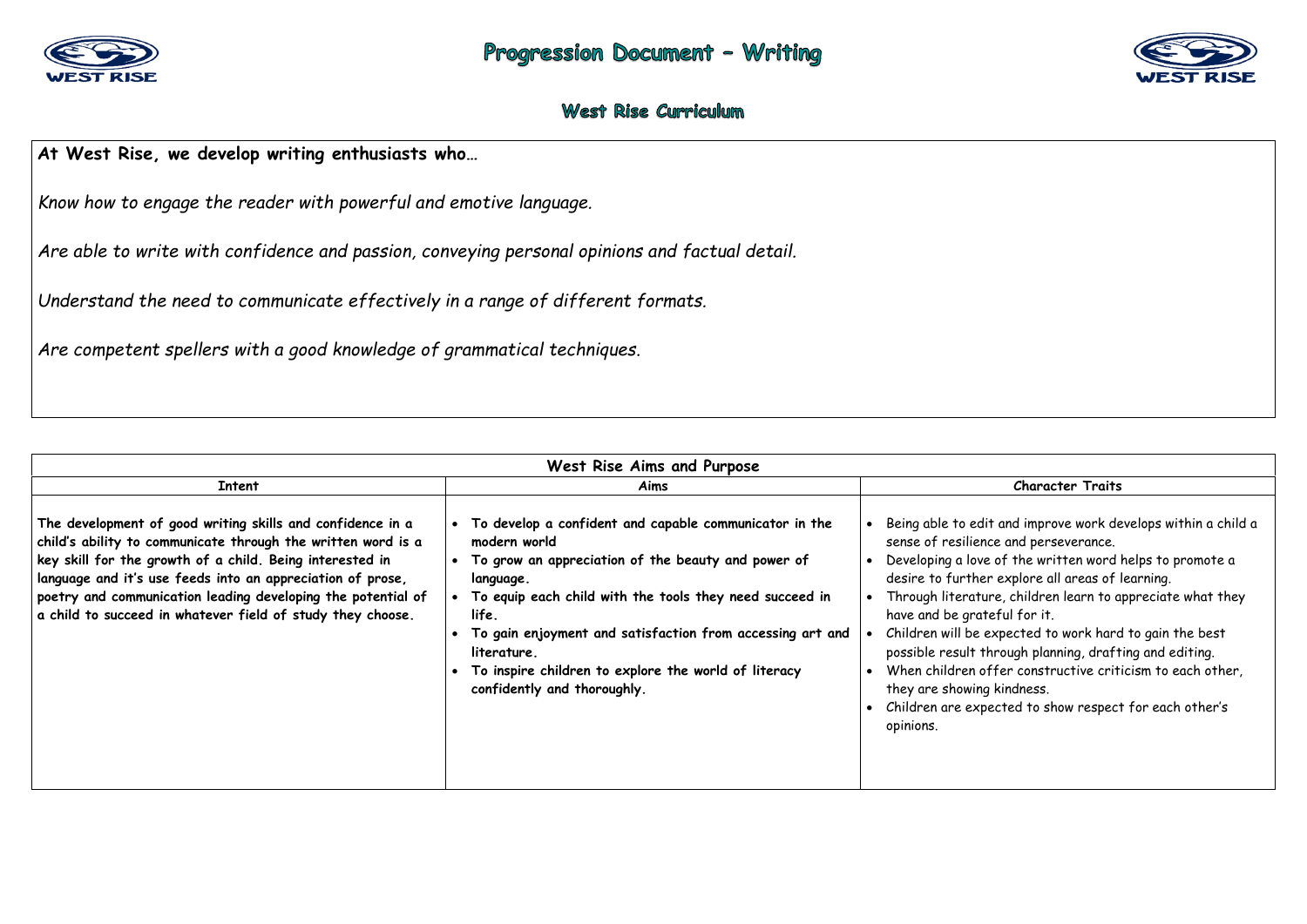## National Curriculum

| National Curriculum Aims and Purpose                                                                                                                                                                                                                                                                                                                                                                                                                                                                                                                                                                                                                                                                                                                                                                                                       |                                                                                                                                                                                                                                                                                                                                                                                                                                                                                                                                                                                                                                                                                                                                                                                                                                                                                                                                                                                                                                                                                                                                                       |                    |
|--------------------------------------------------------------------------------------------------------------------------------------------------------------------------------------------------------------------------------------------------------------------------------------------------------------------------------------------------------------------------------------------------------------------------------------------------------------------------------------------------------------------------------------------------------------------------------------------------------------------------------------------------------------------------------------------------------------------------------------------------------------------------------------------------------------------------------------------|-------------------------------------------------------------------------------------------------------------------------------------------------------------------------------------------------------------------------------------------------------------------------------------------------------------------------------------------------------------------------------------------------------------------------------------------------------------------------------------------------------------------------------------------------------------------------------------------------------------------------------------------------------------------------------------------------------------------------------------------------------------------------------------------------------------------------------------------------------------------------------------------------------------------------------------------------------------------------------------------------------------------------------------------------------------------------------------------------------------------------------------------------------|--------------------|
| Purpose of Study                                                                                                                                                                                                                                                                                                                                                                                                                                                                                                                                                                                                                                                                                                                                                                                                                           | Aims                                                                                                                                                                                                                                                                                                                                                                                                                                                                                                                                                                                                                                                                                                                                                                                                                                                                                                                                                                                                                                                                                                                                                  |                    |
| English has a pre-eminent place in education and in society. A<br>high-quality education in English will teach pupils to speak and<br>write fluently so that they can communicate their ideas and<br>emotions to others and through their reading and listening,<br>others can communicate with them. Through reading in<br>particular, pupils have a chance to develop culturally, emotionally,<br>intellectually, socially and spiritually. Literature, especially, plays<br>a key role in such development. Reading also enables pupils both<br>to acquire knowledge and to build on what they already know. All<br>the skills of language are essential to participating fully as a<br>member of society; pupils, therefore, who do not learn to speak,<br>read and write fluently and confidently are effectively<br>disenfranchised. | The overarching aim for English in the national curriculum is to<br>promote high standards of language and literacy by equipping<br>pupils with a strong command of the spoken and written word,<br>and to develop their love of literature through widespread<br>reading for enjoyment. The national curriculum for English aims<br>to ensure that all pupils:<br>* read easily, fluently and with good understanding<br>* develop the habit of reading widely and often, for both<br>pleasure and information<br>* acquire a wide vocabulary, an understanding of grammar and<br>knowledge of linguistic conventions for reading, writing and<br>spoken language<br>* appreciate our rich and varied literary heritage<br>* write clearly, accurately and coherently, adapting their<br>language and style in and for a range of contexts, purposes and<br>audiences<br>* use discussion in order to learn; they should be able to<br>elaborate and explain clearly their understanding and ideas<br>* are competent in the arts of speaking and listening, making<br>formal presentations, demonstrating to others and participating<br>in debate. | By the end of each |
|                                                                                                                                                                                                                                                                                                                                                                                                                                                                                                                                                                                                                                                                                                                                                                                                                                            | Subject Content                                                                                                                                                                                                                                                                                                                                                                                                                                                                                                                                                                                                                                                                                                                                                                                                                                                                                                                                                                                                                                                                                                                                       |                    |
| Key stage 1 (starting points)                                                                                                                                                                                                                                                                                                                                                                                                                                                                                                                                                                                                                                                                                                                                                                                                              | Lower Key stage 2                                                                                                                                                                                                                                                                                                                                                                                                                                                                                                                                                                                                                                                                                                                                                                                                                                                                                                                                                                                                                                                                                                                                     |                    |
| Pupils should be able to:<br>* spell by:                                                                                                                                                                                                                                                                                                                                                                                                                                                                                                                                                                                                                                                                                                                                                                                                   | Pupils should be taught to:                                                                                                                                                                                                                                                                                                                                                                                                                                                                                                                                                                                                                                                                                                                                                                                                                                                                                                                                                                                                                                                                                                                           |                    |
| * segmenting spoken words into phonemes and                                                                                                                                                                                                                                                                                                                                                                                                                                                                                                                                                                                                                                                                                                                                                                                                | Spelling (see English Appendix 1) Pupils should be taught to:                                                                                                                                                                                                                                                                                                                                                                                                                                                                                                                                                                                                                                                                                                                                                                                                                                                                                                                                                                                                                                                                                         |                    |
| representing these by graphemes, spelling many<br>correctly                                                                                                                                                                                                                                                                                                                                                                                                                                                                                                                                                                                                                                                                                                                                                                                | * use further prefixes and suffixes and understand how to add them (Eng<br>* spell further homophones                                                                                                                                                                                                                                                                                                                                                                                                                                                                                                                                                                                                                                                                                                                                                                                                                                                                                                                                                                                                                                                 |                    |
|                                                                                                                                                                                                                                                                                                                                                                                                                                                                                                                                                                                                                                                                                                                                                                                                                                            | * spell words that are often misspelt (English Appendix 1)                                                                                                                                                                                                                                                                                                                                                                                                                                                                                                                                                                                                                                                                                                                                                                                                                                                                                                                                                                                                                                                                                            |                    |

## **Attainment Targets**

key stage,

glish Appendix 1)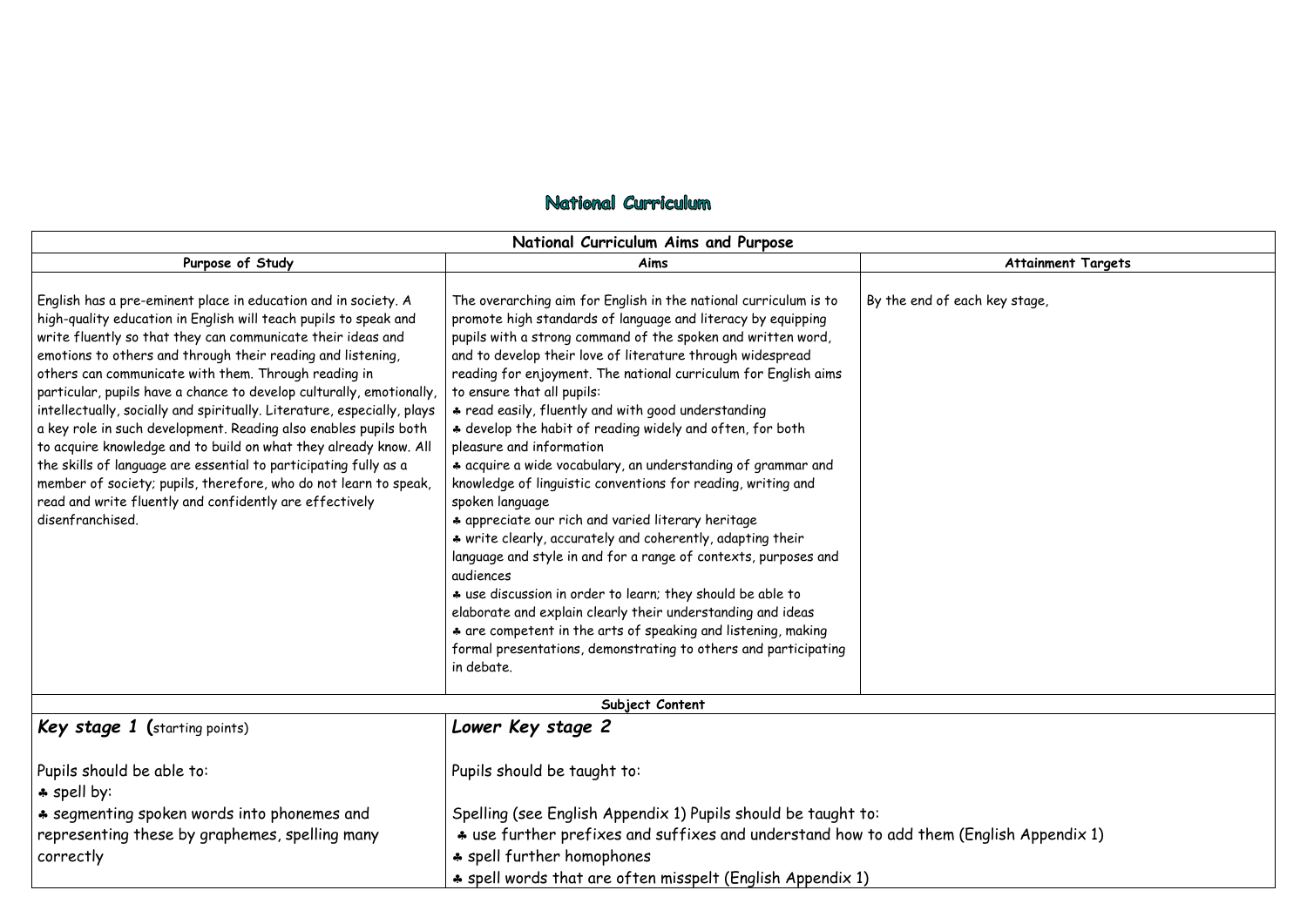| * learning new ways of spelling phonemes for which one   | * place the possessive apostrophe accurately in words with regular plurals [for ex                                                             |
|----------------------------------------------------------|------------------------------------------------------------------------------------------------------------------------------------------------|
| or more spellings are already known, and learn some      | with irregular plurals [for example, children's]                                                                                               |
| words with each spelling, including a few common         | * use the first two or three letters of a word to check its spelling in a dictionary                                                           |
| homophones                                               | * write from memory simple sentences, dictated by the teacher, that include word                                                               |
| * learning to spell common exception words               | far.                                                                                                                                           |
| * learning to spell more words with contracted forms     |                                                                                                                                                |
| * learning the possessive apostrophe (singular) [for     | Writing                                                                                                                                        |
| example, the girl's book]                                |                                                                                                                                                |
| * distinguishing between homophones and near-            | Pupils should be taught to:                                                                                                                    |
| homophones                                               |                                                                                                                                                |
| * add suffixes to spell longer words, including -ment, - | * plan their writing by:                                                                                                                       |
| ness, -ful, -less, -ly                                   | * discussing writing similar to that which they are planning to write in order to ur                                                           |
|                                                          | structure, vocabulary and grammar                                                                                                              |
| Handwriting Pupils should be able to:                    | * discussing and recording ideas                                                                                                               |
| * form lower-case letters of the correct size relative   | * draft and write by:                                                                                                                          |
| to one another                                           | * composing and rehearsing sentences orally (including dialogue), progressively bui                                                            |
| * start using some of the diagonal and horizontal        | vocabulary and an increasing range of sentence structures (English Appendix 2)                                                                 |
|                                                          |                                                                                                                                                |
| strokes needed to join letters and understand which      | * organising paragraphs around a theme                                                                                                         |
| letters, when adjacent to one another, are best left     | * in narratives, creating settings, characters and plot                                                                                        |
| unjoined                                                 | * in non-narrative material, using simple organisational devices [for example, head                                                            |
| * write capital letters and digits of the correct size,  | * evaluate and edit by:                                                                                                                        |
| orientation and relationship to one another and to lower | * assessing the effectiveness of their own and others' writing and suggesting improvements                                                     |
| case letters                                             | * proposing changes to grammar and vocabulary to improve consistency, including the accura<br>* proof-read for spelling and punctuation errors |
| * use spacing between words that reflects the size of    | * read aloud their own writing, to a group or the whole class, using appropriate intonation and                                                |
| the letters.                                             | that the meaning is clear                                                                                                                      |
| Pupils should be able to:                                |                                                                                                                                                |
| * develop positive attitudes towards and stamina for     | Pupils should be taught to:<br>* develop their understanding of the concepts set out in English Appendix 2 by:                                 |
| writing by:                                              | * extending the range of sentences with more than one clause by using a wider range of conju                                                   |
| * writing narratives about personal experiences and      | although                                                                                                                                       |
| those of others (real and fictional)                     | * using the present perfect form of verbs in contrast to the past tense                                                                        |
| * writing about real events                              | * choosing nouns or pronouns appropriately for clarity and cohesion and to avoid repetition                                                    |
| * writing poetry                                         | * using conjunctions, adverbs and prepositions to express time and cause                                                                       |
| * writing for different purposes                         | * using fronted adverbials                                                                                                                     |
| * consider what they are going to write before           | * learning the grammar for years 3 and 4 in English Appendix 2                                                                                 |
| beginning by:                                            | * indicate grammatical and other features by:                                                                                                  |
| * planning or saying out loud what they are going to     | * using commas after fronted adverbials                                                                                                        |
| write about                                              | * indicating possession by using the possessive apostrophe with plural nouns                                                                   |
| * writing down ideas and/or key words, including new     | * using and punctuating direct speech                                                                                                          |
| vocabulary                                               | * use and understand the grammatical terminology in English App                                                                                |
|                                                          |                                                                                                                                                |

[for example, girls', boys'] and in words

ide words and punctuation taught so

ler to understand and learn from its

ively building a varied and rich

ie, headings and sub-headings]

ne accurate use of pronouns in sentences

ation and controlling the tone and volume so

extending when, if, because, of conjunctions, including when, if, because,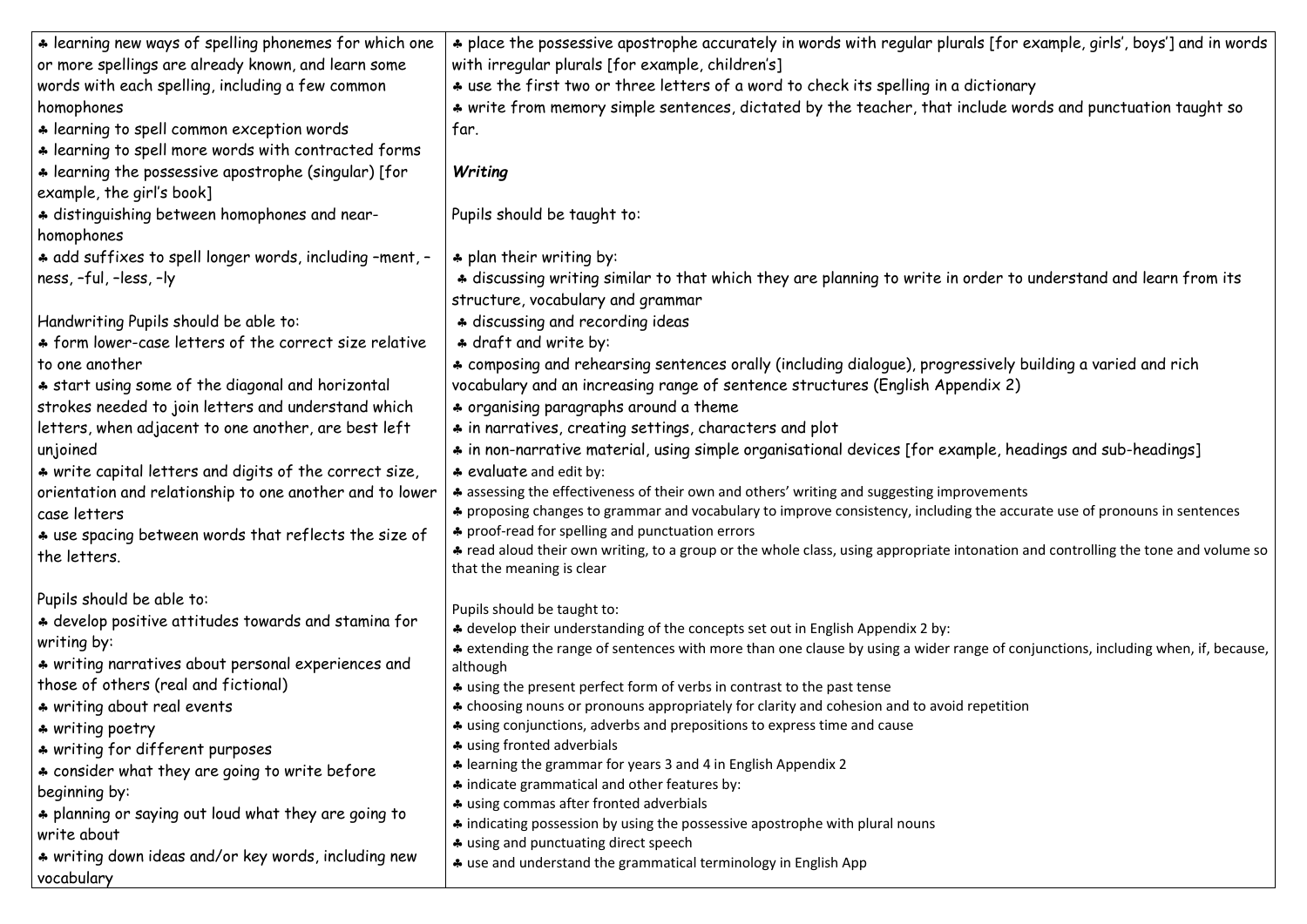\* encapsulating what they want to say, sentence by sentence

\* make simple additions, revisions and corrections to their own writing by:

\* evaluating their writing with the teacher and other pupils

\* re-reading to check that their writing makes sense and that verbs to indicate time are used correctly and consistently, including verbs in the continuous form \* proof-reading to check for errors in spelling, grammar

- use further prefixes and suffixes and understand the guidance for adding them
- \* spell some words with 'silent' letters [for example, knight, psalm, solemn]
- \* continue to distinguish between homophones and other words which are often confused

# *Upper KS2*

## *Spelling*

\* use knowledge of morphology and etymology in spelling and understand that the spelling of some words needs to be learnt specifically, as listed in English Appendix 1

Pupils should be taught to:

- \* use dictionaries to check the spelling and meaning of words
- \* use the first three or four letters of a word to check spelling, meaning or both of these in a dictionary
- use a thesaurus.

 $\clubsuit$  identifying the audience for and purpose of the writing, selecting the appropriate form and using other similar writing as models for their own

## *Writing*

Pupils should be taught to:

\* plan their writing by:

\* ensuring correct subject and verb agreement when using singular and plural, distinguishing between the language of speech and writing and choosing the appropriate register

\* proof-read for spelling and punctuation errors

 noting and developing initial ideas, drawing on reading and research where necessary \* in writing narratives, considering how authors have developed characters and settings in what pupils have read, listened to or seen performed

\* draft and write by:

\* selecting appropriate grammar and vocabulary, understanding how such choices can change and enhance meaning

 in narratives, describing settings, characters and atmosphere and integrating dialogue to convey character and advance the action

\* précising longer passages

\* using a wide range of devices to build cohesion within and across paragraphs

 using further organisational and presentational devices to structure text and to guide the reader [for example, headings, bullet points, underlining]

\* evaluate and edit by:

**↑** assessing the effectiveness of their own and others' writing

\* proposing changes to vocabulary, grammar and punctuation to enhance effects and clarify meaning

\* ensuring the consistent and correct use of tense throughout a piece of writing

## *Vocabulary, grammar*

Pupils should be taught to: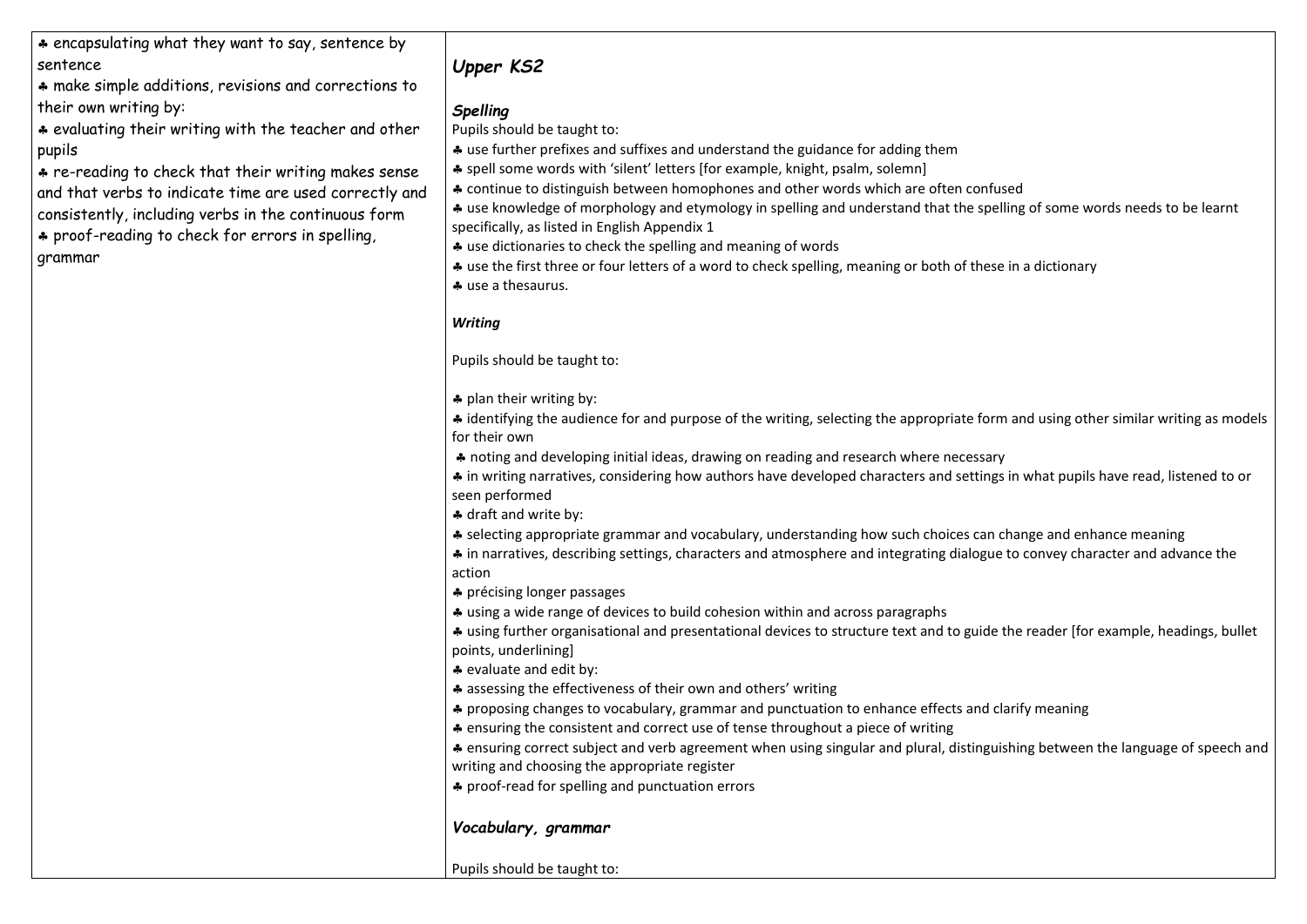| * develop their understanding of the concepts set out in English Appendix 2 by:<br>* recognising vocabulary and structures that are appropriate for formal speech and writing<br>* using passive verbs to affect the presentation of information in a sentence<br>* using the perfect form of verbs to mark relationships of time and cause<br>* using expanded noun phrases to convey complicated information concisely<br>* using modal verbs or adverbs to indicate degrees of possibility<br>* using relative clauses beginning with who, which, where, when, whose, that or with an<br>* learning the grammar for years 5 and 6 in English Appendix 2<br>* indicate grammatical and other features by:<br>* using commas to clarify meaning or avoid ambiguity in writing<br>* using hyphens to avoid ambiguity<br>* using brackets, dashes or commas to indicate parenthesis<br>* using semi-colons, colons or dashes to mark boundaries between independent clauses<br>* using a colon to introduce a list<br>* punctuating bullet points consistently<br>* use and understand the grammatical terminology in English |
|------------------------------------------------------------------------------------------------------------------------------------------------------------------------------------------------------------------------------------------------------------------------------------------------------------------------------------------------------------------------------------------------------------------------------------------------------------------------------------------------------------------------------------------------------------------------------------------------------------------------------------------------------------------------------------------------------------------------------------------------------------------------------------------------------------------------------------------------------------------------------------------------------------------------------------------------------------------------------------------------------------------------------------------------------------------------------------------------------------------------------|
|                                                                                                                                                                                                                                                                                                                                                                                                                                                                                                                                                                                                                                                                                                                                                                                                                                                                                                                                                                                                                                                                                                                              |

## riting, including subjunctive forms

an implied (i.e. omitted) relative pronoun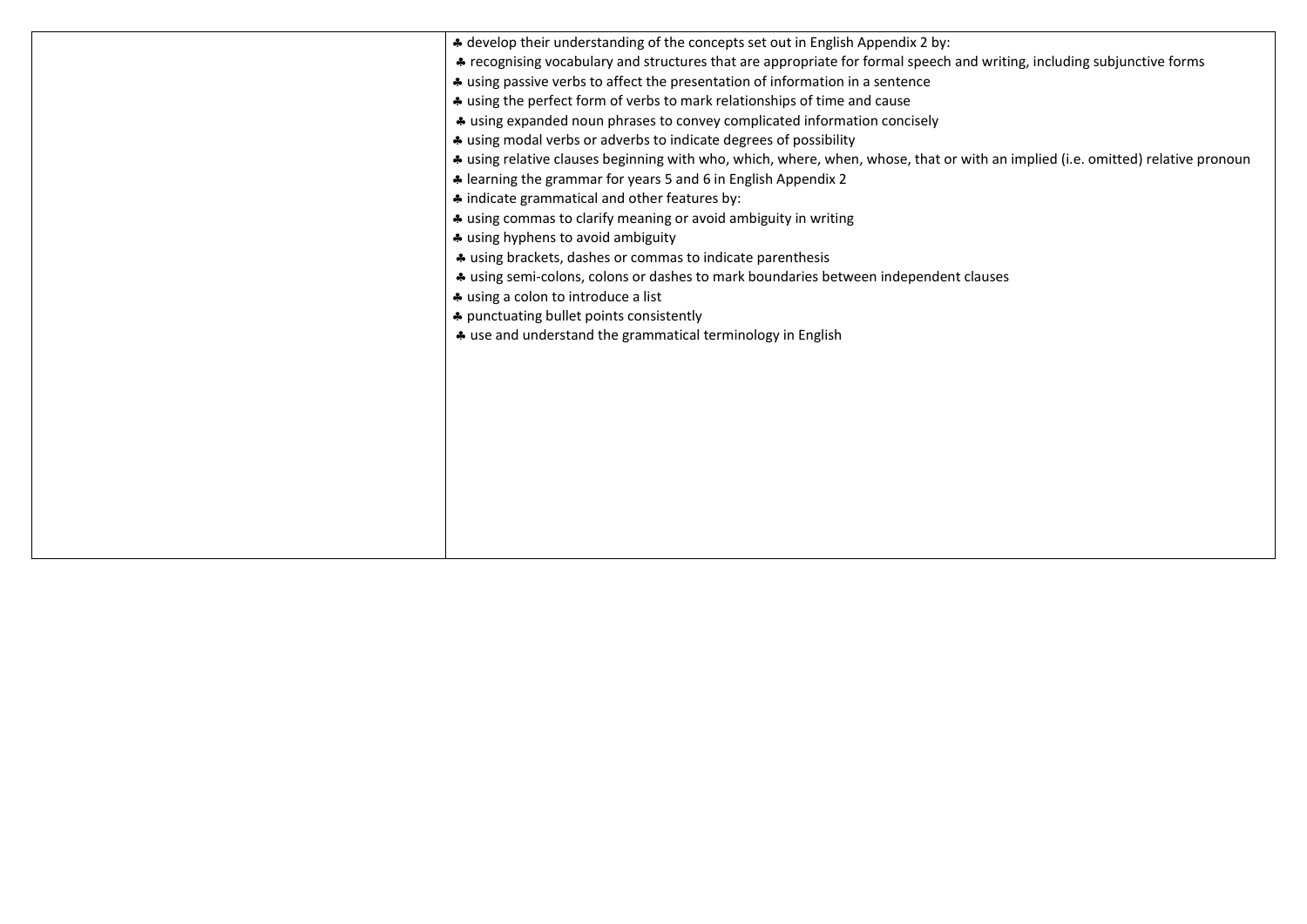# Progression - Knowledge and Skills

| Subject Content               | Knowledge and Skills                                                                                                                                                                                                                                                                                                                                                               |                                                                                                                                                                                                                                                                                                                                                                                                                                                                                        |                                                                                                                                                                                                                                                                                                                                                                                                                                                                                                                                                                                                            |                                                                                                                                                                                                                                                                                                                                                                                                                                                                                                                                                                        |
|-------------------------------|------------------------------------------------------------------------------------------------------------------------------------------------------------------------------------------------------------------------------------------------------------------------------------------------------------------------------------------------------------------------------------|----------------------------------------------------------------------------------------------------------------------------------------------------------------------------------------------------------------------------------------------------------------------------------------------------------------------------------------------------------------------------------------------------------------------------------------------------------------------------------------|------------------------------------------------------------------------------------------------------------------------------------------------------------------------------------------------------------------------------------------------------------------------------------------------------------------------------------------------------------------------------------------------------------------------------------------------------------------------------------------------------------------------------------------------------------------------------------------------------------|------------------------------------------------------------------------------------------------------------------------------------------------------------------------------------------------------------------------------------------------------------------------------------------------------------------------------------------------------------------------------------------------------------------------------------------------------------------------------------------------------------------------------------------------------------------------|
|                               | Year 3 Knowledge and Skills                                                                                                                                                                                                                                                                                                                                                        | Year 4 Knowledge and Skills                                                                                                                                                                                                                                                                                                                                                                                                                                                            | Year 5 Knowledge and Skills                                                                                                                                                                                                                                                                                                                                                                                                                                                                                                                                                                                | Year 6 Knowledge and Skills                                                                                                                                                                                                                                                                                                                                                                                                                                                                                                                                            |
| Planning, writing and editing | To begin to use ideas from their own<br>reading and modelled examples to plan<br>their writing.<br>To proofread their own and others'<br>work to check for errors (with increasing<br>accuracy) and to make improvements.<br>To begin to organise their writing into<br>paragraphs around a theme.<br>To compose and rehearse sentences<br>orally (including dialogue).<br>$\circ$ | To compose and rehearse sentences<br>orally (including dialogue), progressively<br>building a varied and rich vocabulary<br>and an increasing range of sentence<br>structures.<br>To consistently organise their writing<br>into paragraphs around a theme to add<br>cohesion and to aid the reader.<br>To proofread consistently and amend<br>their own and others' writing, correcting<br>errors in grammar, punctuation and<br>spelling and adding nouns/ pronouns for<br>cohesion. | To plan their writing by identifying the<br>audience for and purpose of the<br>writing, selecting the appropriate<br>form and using other similar writing as<br>models for their own.<br>To consider, when planning narratives,<br>how authors have developed characters<br>and settings in what pupils have read,<br>listened to or seen performed.<br>To proofread work to précis longer<br>passages by removing unnecessary<br>repetition or irrelevant details.<br>To consistently link ideas across<br>paragraphs.<br>To proofread their work to assess the<br>effectiveness of their own and others' | To note down and develop initial ideas,<br>drawing on reading and research where<br>necessary.<br>To use further organisational and<br>presentational devices to structure text<br>and to guide the reader (e.g. headings,<br>bullet points, underlining).<br>To use a wide range of devices to build<br>cohesion within and across paragraphs.<br>To habitually proofread for spelling and<br>punctuation errors.<br>To propose changes to vocabulary,<br>grammar and punctuation to enhance<br>effects and clarify meaning.<br>To recognise how words are related by |
|                               |                                                                                                                                                                                                                                                                                                                                                                                    |                                                                                                                                                                                                                                                                                                                                                                                                                                                                                        | writing and to make necessary<br>corrections and improvements.                                                                                                                                                                                                                                                                                                                                                                                                                                                                                                                                             | meaning as synonyms and antonyms and<br>to use this knowledge to make<br>improvements to their writing.                                                                                                                                                                                                                                                                                                                                                                                                                                                                |

| Subject Content | Knowledge and Skills        |                                        |                             |                             |
|-----------------|-----------------------------|----------------------------------------|-----------------------------|-----------------------------|
|                 | Year 3 Knowledge and Skills | Year<br>$\cdot$ 4 Knowledge and Skills | Year 5 Knowledge and Skills | Year 6 Knowledge and Skills |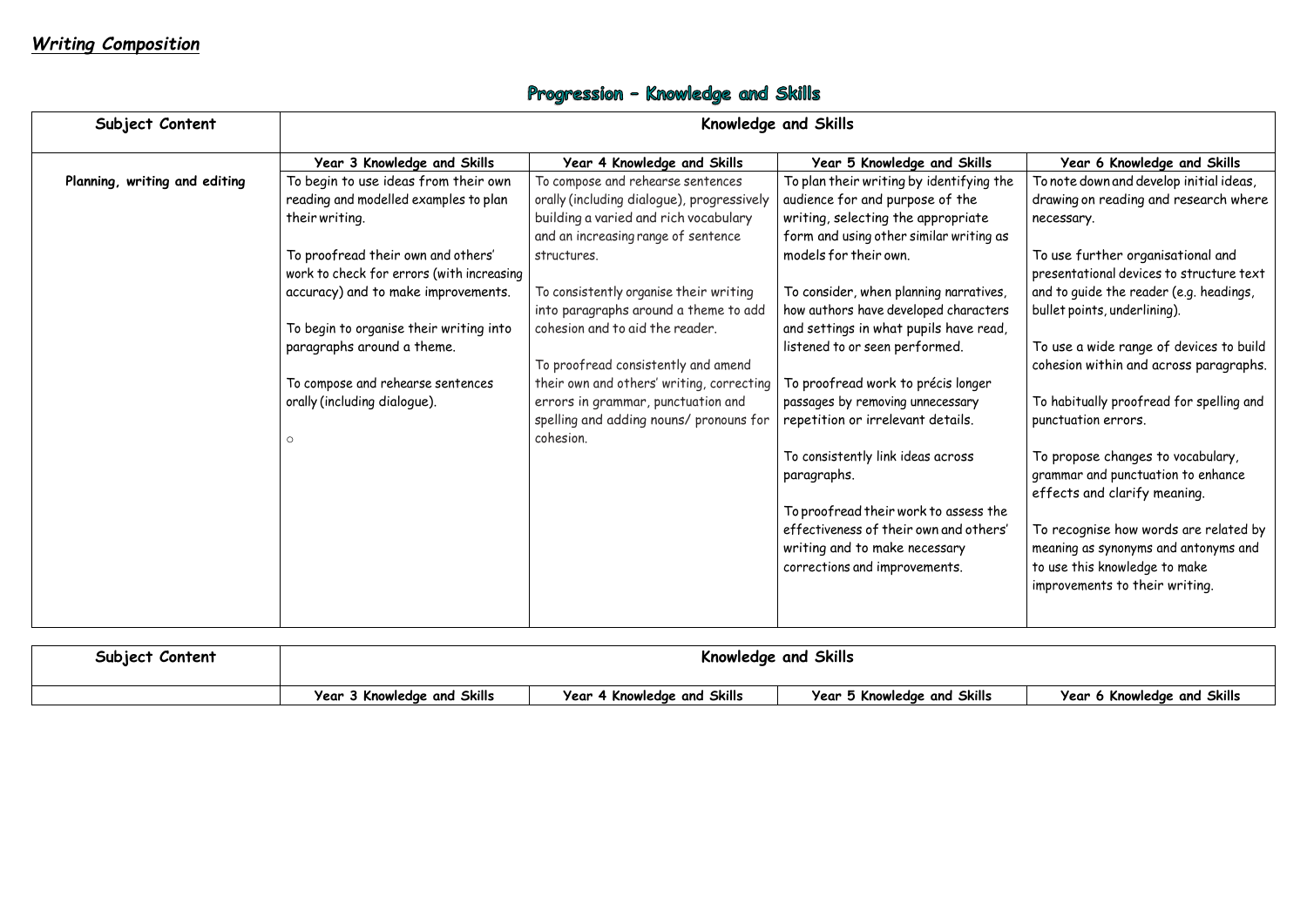| Awareness of Audience |                                                                                                                                                                                                 |                                                                                                                                                          |                                                                                                                                                                                                         |                                                                                                                                                                                                        |
|-----------------------|-------------------------------------------------------------------------------------------------------------------------------------------------------------------------------------------------|----------------------------------------------------------------------------------------------------------------------------------------------------------|---------------------------------------------------------------------------------------------------------------------------------------------------------------------------------------------------------|--------------------------------------------------------------------------------------------------------------------------------------------------------------------------------------------------------|
| Purpose and Structure | To demonstrate an increasing<br>understanding of purpose and audience<br>by discussing writing similar to that<br>which they are planning to write in<br>order to understand and learn from its | To write a range of narratives and non-<br>fiction pieces using a consistent and<br>appropriate structure (including genre-<br>specific layout devices). | To consistently produce sustained and<br>accurate writing from different<br>narrative and non-fiction genres with<br>appropriate structure, organisation and<br>layout devices for a range of audiences | To write effectively for a range of<br>purposes and audiences, selecting the<br>appropriate form and drawing<br>independently on what they have read<br>as models for their                            |
|                       | structure, vocabulary and grammar.                                                                                                                                                              | To write a range of narratives that are<br>well- structured and well-paced.                                                                              | and purposes.                                                                                                                                                                                           | own writing (including literary<br>language, characterisation, structure,                                                                                                                              |
|                       | To begin to use the structure of a<br>wider range of text types (including                                                                                                                      | To create detailed settings,                                                                                                                             | To describe settings, characters and<br>atmosphere with carefully-chosen                                                                                                                                | $etc.$ ).                                                                                                                                                                                              |
|                       | the use of simple layout devices in non-<br>fiction).                                                                                                                                           | characters and plot in narratives to<br>engage the reader and to add<br>atmosphere.                                                                      | vocabulary to enhance mood, clarify<br>meaning and create pace.                                                                                                                                         | To distinguish between the language of<br>speech and writing and to choose the<br>appropriate level of formality.                                                                                      |
|                       | To make deliberate ambitious word<br>choices to add detail.                                                                                                                                     | To begin to read aloud their own<br>writing, to a group or the whole                                                                                     | To regularly use dialogue to convey a<br>character and to advance the action.                                                                                                                           | To select vocabulary and grammatical<br>structures that reflect what the                                                                                                                               |
|                       | To begin to create settings, characters<br>and plot in narratives.                                                                                                                              | class, using appropriate intonation and<br>to control the tone and volume so that<br>the meaning is clear.                                               | To perform their own compositions<br>confidently using appropriate<br>intonation, volume<br>and movement so that meaning is clear.                                                                      | writing requires (e.g. using contracted<br>forms in dialogues in narrative; using<br>passive verbs to affect how information<br>is presented; using modal verbs to<br>suggest degrees of possibility). |
|                       |                                                                                                                                                                                                 |                                                                                                                                                          |                                                                                                                                                                                                         |                                                                                                                                                                                                        |

# *Vocabulary, Punctuation and Grammar*

| Subject Content                 | Knowledge and Skills                      |                                         |                                            |                                           |
|---------------------------------|-------------------------------------------|-----------------------------------------|--------------------------------------------|-------------------------------------------|
|                                 | Year 3 Knowledge and Skills               | Year 4 Knowledge and Skills             | Year 5 Knowledge and Skills                | Year 6 Knowledge and Skills               |
| Sentence Construction and Tense | To try to maintain the correct tense      | To always maintain an accurate tense    | To use a range of adverbs and modal        | To ensure the consistent and correct      |
|                                 | (including the present perfect tense)     | throughout a piece of writing.          | verbs to indicate degrees of               | use of tense throughout all pieces        |
|                                 | throughout a piece of writing with        |                                         | possibility, e.g. surely, perhaps, should, | of writing, including the correct subject |
|                                 | accurate subject/verb agreement.          | To always use Standard English verb     | might, etc.                                | and verb agreement when using singular    |
|                                 |                                           | inflections accurately, e.g. 'we were'  |                                            | and plural.                               |
|                                 | To use 'a' or 'an' correctly throughout a | rather than 'we was' and 'I did' rather | To ensure the consistent and correct       |                                           |
|                                 | piece of writing.                         | than 'I done'.                          | use of tense throughout all pieces of      |                                           |
|                                 |                                           |                                         | writing.                                   |                                           |

| Subject Content | <b>Knowledge and Skills</b>                                        |                                                                        |                                                              |                                                                          |
|-----------------|--------------------------------------------------------------------|------------------------------------------------------------------------|--------------------------------------------------------------|--------------------------------------------------------------------------|
|                 | Year 3 Knowledge and Skills                                        | Year 4 Knowledge and Skills                                            | Year 5 Knowledge and Skills                                  | Year 6 Knowledge and Skills                                              |
| Punctuation     | To use the full range of punctuation<br>from previous year groups. | To use all of the necessary<br>punctuation in direct speech, including | To use commas consistently to<br>clarify meaning or to avoid | To use the full range of punctuation<br>taught at key stage 2 correctly, |
|                 |                                                                    | a comma after the reporting clause                                     | ambiguity.                                                   | including consistent and accurate use                                    |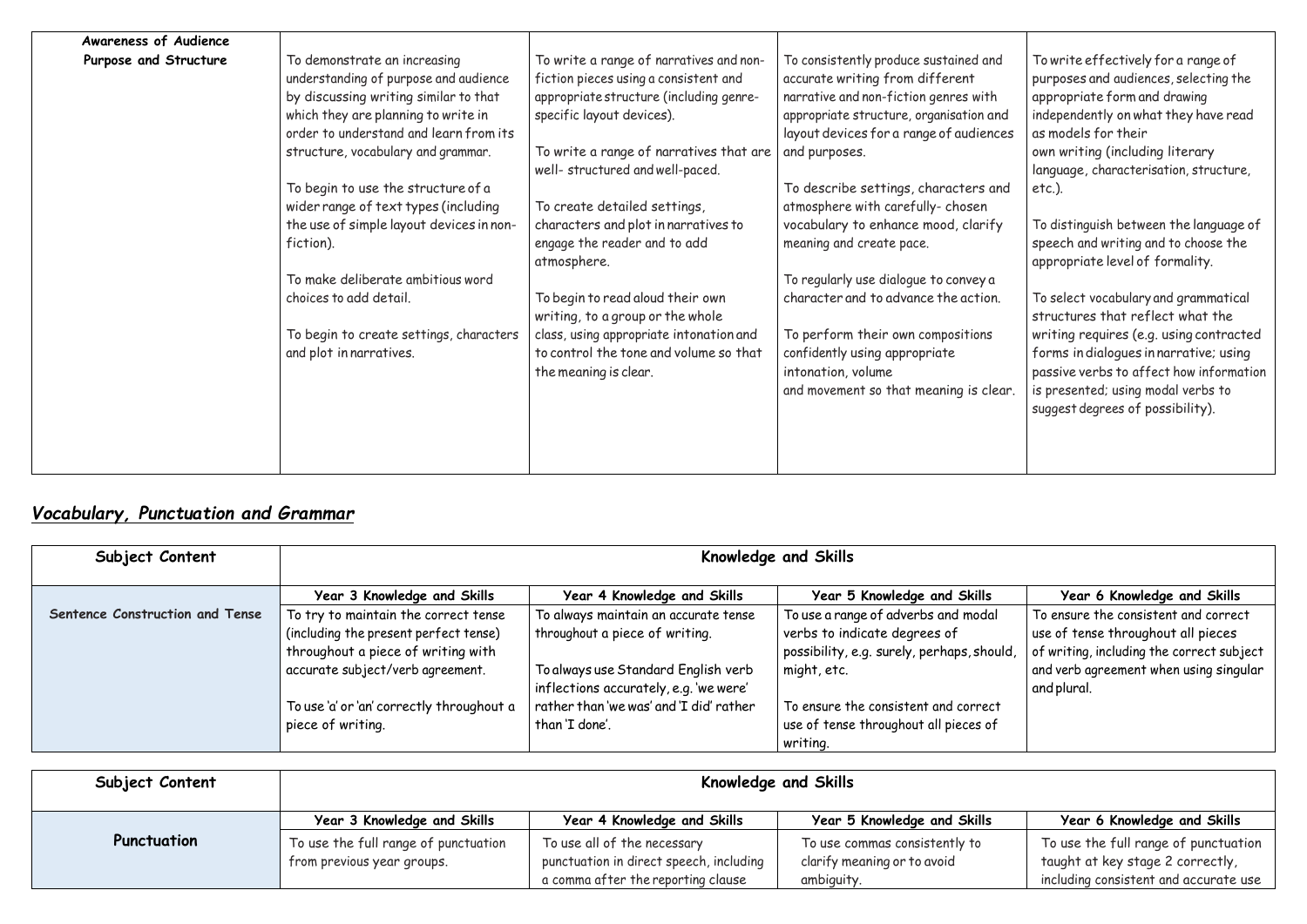| To punctuate direct speech<br>accurately, including the use of<br>inverted commas. | and all end punctuation within the<br>inverted commas.<br>To consistently use apostrophes for<br>singular and plural possession. | To use brackets, dashes or commas<br>to indicate parenthesis. | of semi-colons, dashes, colons,<br>hyphens, and, when necessary, to<br>use such punctuation precisely to<br>enhance meaning and avoid<br>ambiguity. |
|------------------------------------------------------------------------------------|----------------------------------------------------------------------------------------------------------------------------------|---------------------------------------------------------------|-----------------------------------------------------------------------------------------------------------------------------------------------------|
|------------------------------------------------------------------------------------|----------------------------------------------------------------------------------------------------------------------------------|---------------------------------------------------------------|-----------------------------------------------------------------------------------------------------------------------------------------------------|

| Subject Content | <b>Knowledge and Skills</b>                                                                                                                                                                                                        |                                                                                             |                                                                                                                                            |                                                                                                                                                    |
|-----------------|------------------------------------------------------------------------------------------------------------------------------------------------------------------------------------------------------------------------------------|---------------------------------------------------------------------------------------------|--------------------------------------------------------------------------------------------------------------------------------------------|----------------------------------------------------------------------------------------------------------------------------------------------------|
|                 | Year 3 Knowledge and Skills                                                                                                                                                                                                        | Year 4 Knowledge and Skills                                                                 | Year 5 Knowledge and Skills                                                                                                                | Year 6 Knowledge and Skills                                                                                                                        |
| Terminology     | To recognise and use the terms<br>preposition, conjunction, word family,<br>prefix, clause, subordinate<br>clause, direct speech, consonant,<br>consonant letter, vowel, vowel letter<br>and inverted commas (or speech<br>marks). | To recognise and use the terms<br>determiner, pronoun, possessive<br>pronoun and adverbial. | To recognise and use the terms modal<br>verb, relative pronoun, relative clause,<br>parenthesis, bracket, dash, cohesion<br>and ambiguity. | To recognise and use the terms<br>subject, object, active, passive,<br>synonym, antonym, ellipsis, hyphen,<br>colon, semi-colon and bullet points. |

# *Spelling*

| Subject Content            | Knowledge and Skills                                                                                                   |                                                                                                                        |                                                                                                                       |                                                                                 |
|----------------------------|------------------------------------------------------------------------------------------------------------------------|------------------------------------------------------------------------------------------------------------------------|-----------------------------------------------------------------------------------------------------------------------|---------------------------------------------------------------------------------|
|                            | Year 3 Knowledge and Skills                                                                                            | Year 4 Knowledge and Skills                                                                                            | Year 5 Knowledge and Skills                                                                                           | Year 6 Knowledge and Skills                                                     |
| Use of phrases and clauses | To use subordinate clauses, extending<br>the range of sentences with more than<br>one clause by using a wider range of | To use subordinate clauses, extending<br>the range of sentences with more than<br>one clause by using a wider range of | To use a wide range of linking<br>words/phrases between sentences and<br>paragraphs to build                          | To use the subjunctive form in formal<br>writing.                               |
|                            | conjunctions, including when, if,<br>because, and although.                                                            | conjunctions, which are sometimes in<br>varied positions within sentences.                                             | cohesion, including time adverbials (e.g.<br>later), place adverbials (e.g. nearby)<br>and number (e.g. secondly).    | To use the perfect form of verbs to<br>mark<br>relationships of time and cause. |
|                            | To use a range of conjunctions, adverbs                                                                                | To expand noun phrases with the                                                                                        |                                                                                                                       |                                                                                 |
|                            | and prepositions to show time, place and<br>cause.                                                                     | addition of ambitious modifying<br>adjectives and prepositional phrases,                                               | To use relative clauses beginning with<br>a relative pronoun with confidence                                          | To use the passive voice.                                                       |
|                            |                                                                                                                        | e.g. the heroic soldier with an<br>unbreakable spirit.                                                                 | (who, which, where, when, whose, that<br>and omitted relative pronouns), e.g.<br>Professor Scriffle, who was a famous | To use question tags in informal writing.                                       |
|                            |                                                                                                                        | To consistently choose nouns or<br>pronouns appropriately to aid cohesion                                              | inventor, had made a new discovery.                                                                                   |                                                                                 |
|                            |                                                                                                                        | and avoid repetition, e.g. he, she, they,<br>it.                                                                       |                                                                                                                       |                                                                                 |

| Subject Content                   | <b>Knowledge and Skills</b>                                                    |                                                                        |                                                                           |                                      |
|-----------------------------------|--------------------------------------------------------------------------------|------------------------------------------------------------------------|---------------------------------------------------------------------------|--------------------------------------|
|                                   | Year 3 Knowledge and Skills                                                    | Year 4 Knowledge and Skills                                            | Year 5 Knowledge and Skills                                               | Year 6 Knowledge and Skills          |
| <b>Phonics and Spelling Rules</b> | To spell words with the / ei/ sound<br>spelt 'ei', 'eigh', or 'ey' (e.g. vein, | To spell words with / shuhn/<br>endings spelt with 'sion' (if the root | To spell words with endings that<br>sound like / shuhs/ spelt with -cious | To spell words ending in-able<br>and |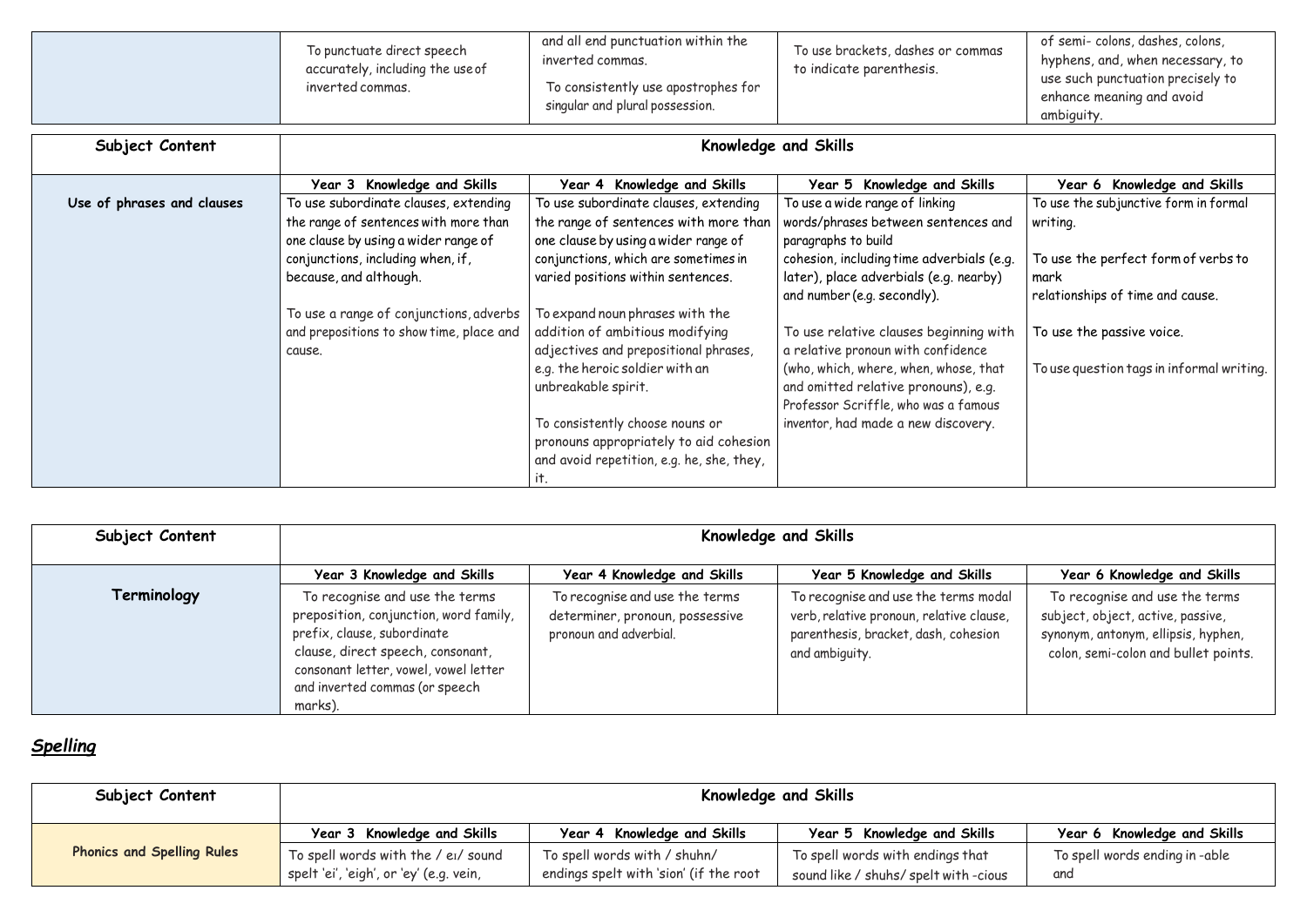| weigh, eight, neighbour, they, obey).<br>To spell words with the<br>$/1/$ sound spelt 'y' in a position<br>other than at the end of words<br>(e.g. mystery, gym).<br>To spell words with a<br>/k/ sound spelt with 'ch' (e.g.<br>scheme, chorus, chemist, echo,<br>character).<br>To spell words ending in the /g/<br>sound spelt 'que' and the /k/ sound<br>spelt 'que' (e.g. league, tongue,<br>antique, unique).<br>To spell words with a / sh/ sound<br>spelt with 'ch' (e.g. chef, chalet,<br>machine, brochure).<br>To spell words with a short /u/<br>sound spelt with 'ou' (e.g. young,<br>touch, double, trouble, country).<br>To spell words ending with the<br>/zher/ sound spelt with 'sure' (e.g.<br>measure, treasure, pleasure,<br>enclosure).<br>To spell words ending with the<br>/cher/ sound spelt with 'ture' (e.g.<br>creature, furniture, picture, nature,<br>adventure). | word ends in 'se', 'de' or 'd', e.g.<br>division, invasion, confusion, decision,<br>collision, television).<br>To spell words with a / shuhn/ sound<br>spelt with 'ssion' (if the root word<br>ends in 'ss' or 'mit', e.g. expression,<br>discussion, confession, permission,<br>admission).<br>To spell words with a / shuhn/ sound<br>spelt with 'tion' (if the root word<br>ends in 'te' or 't' or has no definite<br>root, e.g.<br>invention, injection, action, hesitation,<br>completion).<br>To spell words with a / shuhn/ sound<br>spelt with 'cian' (if the root word<br>ends in 'c' or 'cs'.<br>e.g. musician, electrician, magician,<br>politician,<br>mathematician).<br>To spell words with the<br>/s/ sound spelt with 'sc' (e.g. sound<br>spelt with 'sc' (e.g. science, scene,<br>discipline, fascinate, crescent). | (e.g. vicious, precious, conscious,<br>delicious, malicious, suspicious).<br>To spell words with endings that<br>sound like / shuhs/ spelt with-tious<br>or-ious (e.g. ambitious, cautious,<br>fictitious, infectious, nutritious).<br>To spell words with 'silent' letters<br>(e.g. doubt, island, lamb, solemn,<br>thistle, knight).<br>To spell words containing the letter<br>string 'ough' (e.g. ought, bought,<br>thought, nought, brought, fought,<br>rough, tough, enough, cough, though,<br>although, dough, through, thorough,<br>borough, plough, bough). | -ably (e.g. adorable/ adorably,<br>applicable/ applicably, considerable/<br>considerably, tolerable/tolerably).<br>To spell words ending in-ible and -<br>ibly (e.g. possible/possibly,<br>horrible/horribly, terrible/ terribly,<br>visible/visibly, incredible/incredibly,<br>sensible/sensibly).<br>To spell words with a long /e/<br>sound spelt 'ie' or 'ei' after 'c' (e.g.<br>deceive, conceive,<br>receive, perceive, ceiling) and<br>exceptions (e.g. protein, caffeine,<br>seize).<br>To spell words with endings which<br>sound like /shuhl/ after a vowel<br>letter using 'cial' (e.g.<br>official, special, artificial).<br>To spell words with endings which<br>sound like /shuhl/ after a vowel<br>letter using 'tial' (e.g. partial,<br>confidential, essential). |
|-------------------------------------------------------------------------------------------------------------------------------------------------------------------------------------------------------------------------------------------------------------------------------------------------------------------------------------------------------------------------------------------------------------------------------------------------------------------------------------------------------------------------------------------------------------------------------------------------------------------------------------------------------------------------------------------------------------------------------------------------------------------------------------------------------------------------------------------------------------------------------------------------|--------------------------------------------------------------------------------------------------------------------------------------------------------------------------------------------------------------------------------------------------------------------------------------------------------------------------------------------------------------------------------------------------------------------------------------------------------------------------------------------------------------------------------------------------------------------------------------------------------------------------------------------------------------------------------------------------------------------------------------------------------------------------------------------------------------------------------------|----------------------------------------------------------------------------------------------------------------------------------------------------------------------------------------------------------------------------------------------------------------------------------------------------------------------------------------------------------------------------------------------------------------------------------------------------------------------------------------------------------------------------------------------------------------------|-----------------------------------------------------------------------------------------------------------------------------------------------------------------------------------------------------------------------------------------------------------------------------------------------------------------------------------------------------------------------------------------------------------------------------------------------------------------------------------------------------------------------------------------------------------------------------------------------------------------------------------------------------------------------------------------------------------------------------------------------------------------------------------|
|-------------------------------------------------------------------------------------------------------------------------------------------------------------------------------------------------------------------------------------------------------------------------------------------------------------------------------------------------------------------------------------------------------------------------------------------------------------------------------------------------------------------------------------------------------------------------------------------------------------------------------------------------------------------------------------------------------------------------------------------------------------------------------------------------------------------------------------------------------------------------------------------------|--------------------------------------------------------------------------------------------------------------------------------------------------------------------------------------------------------------------------------------------------------------------------------------------------------------------------------------------------------------------------------------------------------------------------------------------------------------------------------------------------------------------------------------------------------------------------------------------------------------------------------------------------------------------------------------------------------------------------------------------------------------------------------------------------------------------------------------|----------------------------------------------------------------------------------------------------------------------------------------------------------------------------------------------------------------------------------------------------------------------------------------------------------------------------------------------------------------------------------------------------------------------------------------------------------------------------------------------------------------------------------------------------------------------|-----------------------------------------------------------------------------------------------------------------------------------------------------------------------------------------------------------------------------------------------------------------------------------------------------------------------------------------------------------------------------------------------------------------------------------------------------------------------------------------------------------------------------------------------------------------------------------------------------------------------------------------------------------------------------------------------------------------------------------------------------------------------------------|

| Subject Content               | <b>Knowledge and Skills</b>         |                                     |                                     |                                     |
|-------------------------------|-------------------------------------|-------------------------------------|-------------------------------------|-------------------------------------|
| <b>Common exception words</b> | Year 3 Knowledge and Skills         | Year 4 Knowledge and Skills         | Year 5 Knowledge and Skills         | Year 6 Knowledge and Skills         |
|                               | To spell many of the Y3 and Y4      | To spell all of the Y3 and Y4       | To spell many of the Y5 and Y6      | To spell all of the Y5 and Y6       |
|                               | statutory spelling words correctly. | statutory spelling words correctly. | statutory spelling words correctly. | statutory spelling words correctly. |

| Subject Content | Knowledge and Skills        |                             |                            |
|-----------------|-----------------------------|-----------------------------|----------------------------|
|                 | Year 3 Knowledge and Skills | Year 4 Knowledge and Skills | Year 5 Knowledge and Skill |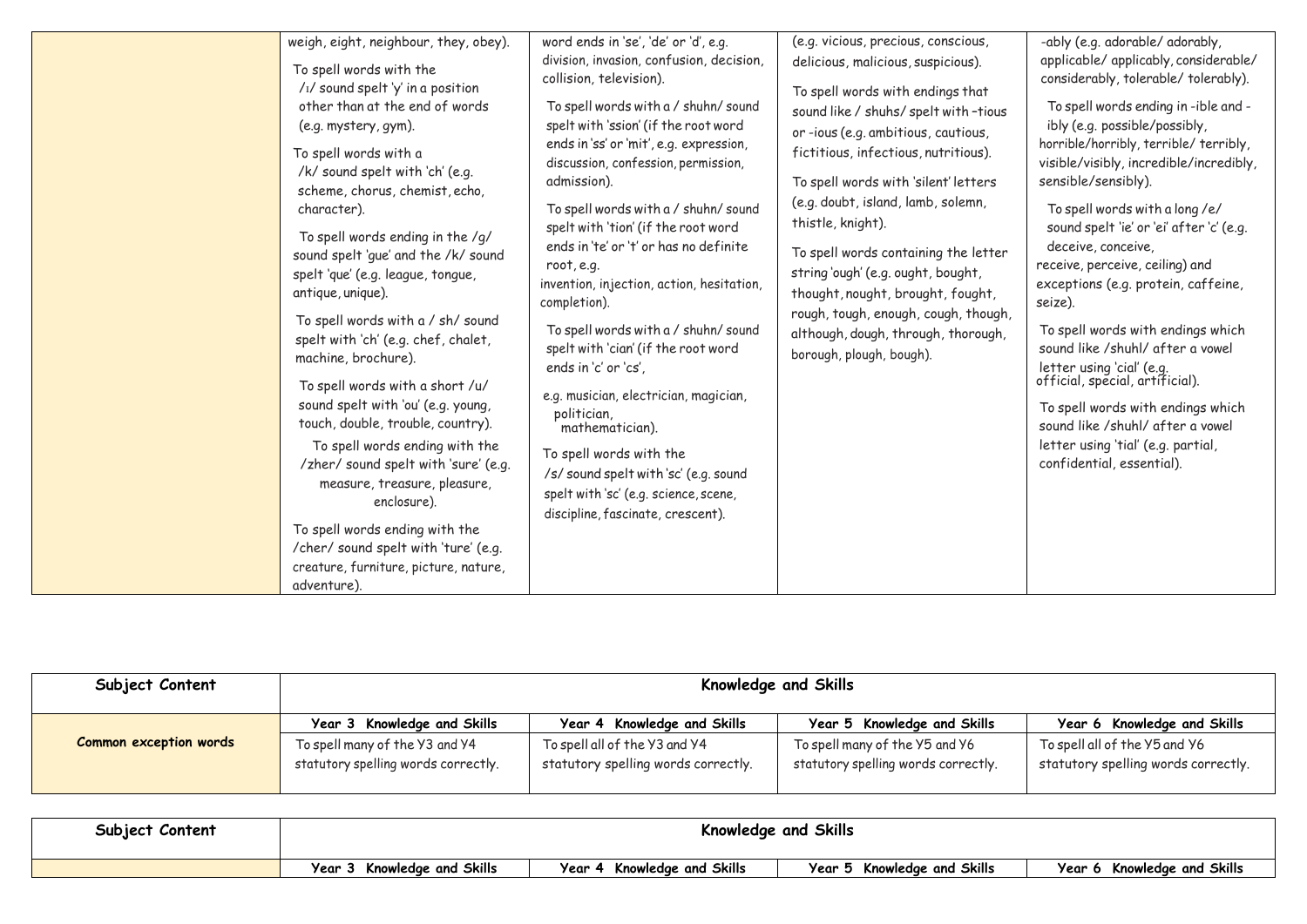| Prefixes and suffixes | To spell most words with the<br>prefixes dis-, mis-,<br>bi-, re- and de- correctly (e.g.<br>disobey, mistreat, bicycle, reapply,<br>defuse).<br>To spell most words with the<br>suffix -ly with no change to the<br>root word; root words that end<br>in 'le','al' or 'ic' and the exceptions<br>to the rules.<br>To spell words with added suffixes<br>beginning with a vowel (-er/-ed/-<br>ing) to words with<br>more than one syllable (unstressed<br>last syllable,<br>e.g. limiting offering).<br>To spell words with added suffixes<br>beginning with a vowel (-er/-ed/-<br>en/-ing) to words with more than<br>one syllable (stressed last syllable,<br>e.g. forgotten beginning). | To correctly spell most words with<br>the prefixes in-, il-, im-, ir-, sub-,<br>super-, anti-, auto-, inter-, ex- and<br>non- (e.g. incorrect, illegal, impossible,<br>irrelevant, substandard, superhero,<br>autograph, antisocial, intercity,<br>exchange, nonsense).<br>To form nouns with the suffix -<br>ation (e.g. information, adoration,<br>sensation, preparation, admiration).<br>To spell words with the suffix -<br>ous with no change to root words,<br>no definitive root word, words<br>ending in 'y', 'our' or 'e' and the<br>exceptions to the rule (e.g. joyous,<br>fabulous, mysterious,<br>rigorous, famous,<br>advantageous). | To convert nouns or adjectives<br>into verbs using the suffix-ate<br>(e.g. activate, motivate<br>communicate).<br>To convert nouns or adjectives into<br>verbs using the suffix -ise (e.g.<br>criticise, advertise, capitalise).<br>To convert nouns or adjectives into<br>verbs using the suffix-ify (e.g.<br>signify, falsify, glorify).<br>To convert nouns or adjectives<br>into verbs using the suffix-en<br>(e.g. blacken, brighten, flatten). | To use their knowledge of adjectives<br>ending in<br>-ant to spell nouns ending in -ance/-<br>ancy (e.g. observant, observance,<br>expectant, hesitant, hesitancy,<br>tolerant, tolerance, substance).<br>To use their knowledge of<br>adjectives ending in -ent to spell<br>nouns ending in-ence/-ency<br>(e.g. innocent, innocence, decent,<br>decency, frequent, frequency,<br>confident, confidence, obedient,<br>obedience, independent).<br>To spell words by adding suffixes<br>beginning with vowel letters to<br>words ending in -fer<br>(e.g. referring, referred, referral,<br>preferring, preferred, transferring,<br>transferred, reference, referee,<br>preference, transference). |
|-----------------------|-------------------------------------------------------------------------------------------------------------------------------------------------------------------------------------------------------------------------------------------------------------------------------------------------------------------------------------------------------------------------------------------------------------------------------------------------------------------------------------------------------------------------------------------------------------------------------------------------------------------------------------------------------------------------------------------|-----------------------------------------------------------------------------------------------------------------------------------------------------------------------------------------------------------------------------------------------------------------------------------------------------------------------------------------------------------------------------------------------------------------------------------------------------------------------------------------------------------------------------------------------------------------------------------------------------------------------------------------------------|------------------------------------------------------------------------------------------------------------------------------------------------------------------------------------------------------------------------------------------------------------------------------------------------------------------------------------------------------------------------------------------------------------------------------------------------------|--------------------------------------------------------------------------------------------------------------------------------------------------------------------------------------------------------------------------------------------------------------------------------------------------------------------------------------------------------------------------------------------------------------------------------------------------------------------------------------------------------------------------------------------------------------------------------------------------------------------------------------------------------------------------------------------------|

| Subject Content              | Knowledge and Skills                                                                                                                                                                                                 |                                                                                                                                                                                                                                                    |                                                                                                                                                                                                                                      |                                                                                                                                                                                                                                                                                                                                                                                                                                                                                                                                 |
|------------------------------|----------------------------------------------------------------------------------------------------------------------------------------------------------------------------------------------------------------------|----------------------------------------------------------------------------------------------------------------------------------------------------------------------------------------------------------------------------------------------------|--------------------------------------------------------------------------------------------------------------------------------------------------------------------------------------------------------------------------------------|---------------------------------------------------------------------------------------------------------------------------------------------------------------------------------------------------------------------------------------------------------------------------------------------------------------------------------------------------------------------------------------------------------------------------------------------------------------------------------------------------------------------------------|
|                              | Year 3 Knowledge and Skills                                                                                                                                                                                          | Year 4 Knowledge and Skills                                                                                                                                                                                                                        | Year 5 Knowledge and Skills                                                                                                                                                                                                          | Year 6 Knowledge and Skills                                                                                                                                                                                                                                                                                                                                                                                                                                                                                                     |
| Further spelling convensions | To spell some more complex<br>homophones and near-homophones,<br>including here/hear, brake/break<br>and mail/ male.<br>To use the first two or three<br>letters of a word to check its<br>spelling in a dictionary. | To spell words that use the<br>possessive apostrophe with plural<br>words, including irregular plurals (e.g.<br>girls', boys', babies', children's, men's,<br>mice's).<br>To use their spelling knowledge to use<br>a dictionary more efficiently. | To spell complex homophones and<br>near-homophones, including<br>who's/whose and<br>stationary/stationery.<br>To use the first three or four<br>letters of a word to check spelling,<br>meaning or both of these in a<br>dictionary. | To spell homophones and near<br>homophones that include nouns that<br>end in<br>-ce/-cy and verbs that end in -se/-sy<br>(e.g. practice/ practise,<br>licence/license, advice/advise).<br>To spell words that contain hyphens<br>(e.g. co-ordinate, re-enter, co-<br>operate, co-own).<br>To use a knowledge of<br>morphology and etymology in<br>spelling and understand that the<br>spelling of some<br>words needs to be learnt specifically.<br>To use dictionaries and thesauruses to<br>check the spelling and meaning of |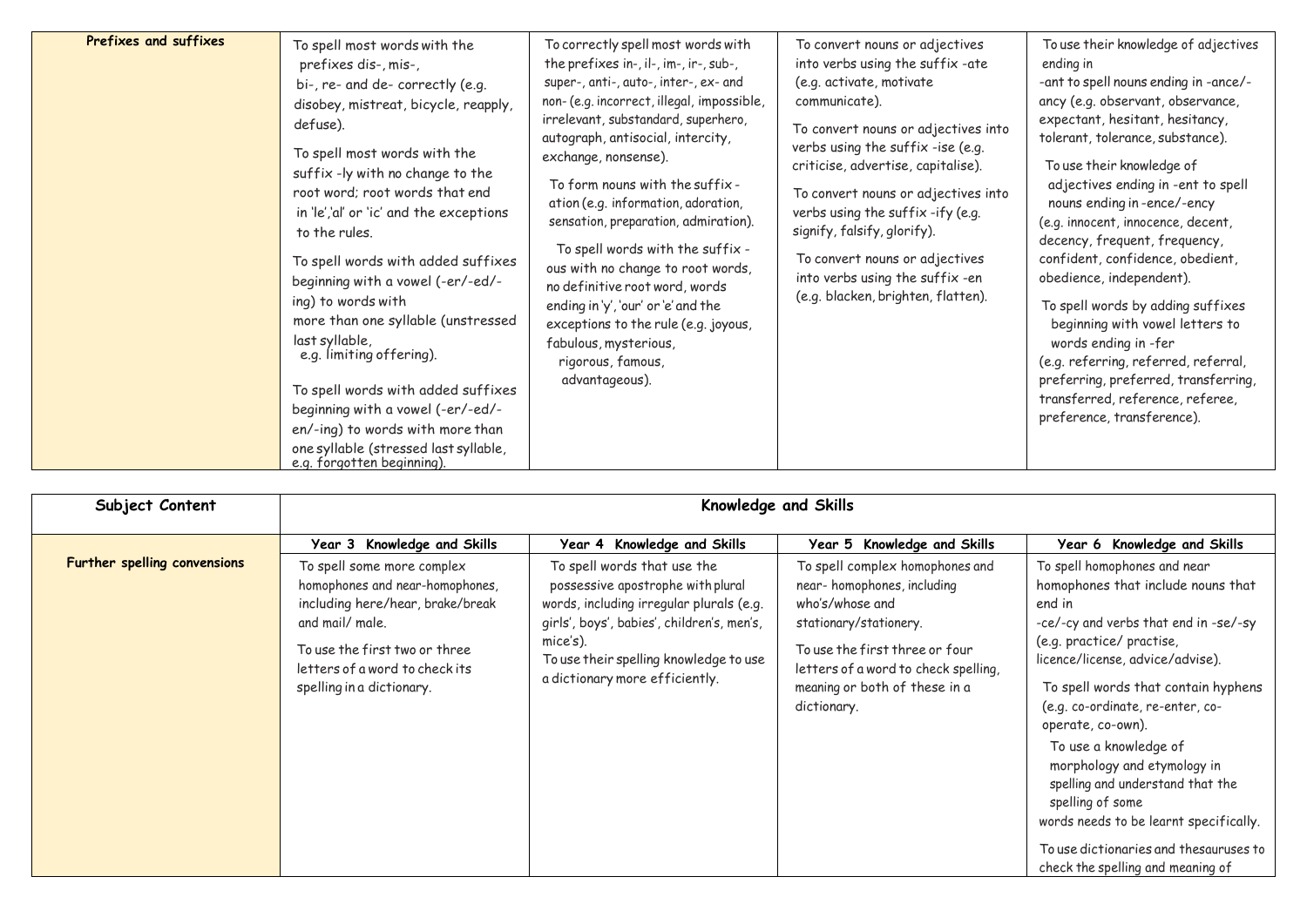| Subject Content | Vocabulary                                     |                                |                                           |                                   |
|-----------------|------------------------------------------------|--------------------------------|-------------------------------------------|-----------------------------------|
|                 | Year 3                                         | Year 4                         | Year 5                                    | Year 6                            |
|                 | preposition, conjunction word                  | determiner pronoun, possessive | modal verb, relative pronoun              | subject, object active, passive   |
|                 | family, prefix clause,                         | pronoun adverbial              | $^{\dagger}$ relative clause parenthesis, | synonym, antonym ellipsis,        |
|                 | subordinate clause direct speech               |                                | bracket, dash cohesion,                   | hyphen, colon, semi-colon, bullet |
|                 | $^\text{\text{!}}$ consonant, consonant letter |                                | ambiguity                                 | points                            |
|                 | vowel, vowel letter inverted                   |                                |                                           |                                   |
|                 | commas (or 'speech marks')                     |                                |                                           |                                   |

words and confidently find synonyms and antonyms.

| Subject Content                                | Knowledge and Skills                                                                                             |                                                                                                                                                                                |                                                                                                                                                                                  |                                                                                                                                                                           |  |
|------------------------------------------------|------------------------------------------------------------------------------------------------------------------|--------------------------------------------------------------------------------------------------------------------------------------------------------------------------------|----------------------------------------------------------------------------------------------------------------------------------------------------------------------------------|---------------------------------------------------------------------------------------------------------------------------------------------------------------------------|--|
| Letter Formation, Placement<br>and Positioning | Year 3 Knowledge and Skills<br>To use a neat, joined handwriting<br>style with increasing accuracy and<br>speed. | Year 4 Knowledge and Skills<br>To increase the legibility, consistency<br>and quality of their handwriting [e.g<br>by ensuring that the<br>downstrokes of letters are parallel | Year 5 Knowledge and Skills<br>To increase the speed of their<br>handwriting so that problems with<br>forming letters do not get in the way<br>of writing down what they want to | Year 6 Knowledge and Skills<br>To write legibly, fluently and with<br>increasing speed by:<br>-choosing which shape of a letter to<br>use when given choices and deciding |  |
|                                                |                                                                                                                  | and equidistant; that lines of writing<br>are spaced sufficiently so that the<br>ascenders and descenders of letters<br>do not touch].                                         | say.<br>To be clear about what standard of<br>handwriting is appropriate for a<br>particular task, e.g. quick notes or<br>a final handwritten version.                           | whether or not to join specific<br>letters;<br>- choosing the writing implement<br>that is best suited for a task.                                                        |  |

| Subject Content        | Knowledge and Skills                                                                                                                                                                         |                                                                                                                               |                                                                                                                                                  |                                                                                                                                                                                                |  |
|------------------------|----------------------------------------------------------------------------------------------------------------------------------------------------------------------------------------------|-------------------------------------------------------------------------------------------------------------------------------|--------------------------------------------------------------------------------------------------------------------------------------------------|------------------------------------------------------------------------------------------------------------------------------------------------------------------------------------------------|--|
|                        | Year 3 Knowledge and Skills                                                                                                                                                                  | Year 4 Knowledge and Skills                                                                                                   | Year 5 Knowledge and Skills                                                                                                                      | Year 6 Knowledge and Skills                                                                                                                                                                    |  |
| <b>Joining letters</b> | To continue to use the diagonal<br>and horizontal strokes that are<br>needed to join letters and to<br>understand which letters, when<br>adjacent to one another, are<br>best left unjoined. | To confidently use diagonal and<br>horizontal joining strokes<br>throughout their independent<br>writing to increase fluency. | To confidently use diagonal and<br>horizontal joining strokes<br>throughout their independent<br>writing in a legible, fluent and<br>speedy way. | To recognise when to use an<br>unjoined style (e.g. for<br>labelling a diagram or data,<br>writing an email address or for<br>algebra)<br>and capital letters (e.g. for filling<br>in a form). |  |

# Progression - Vocabulary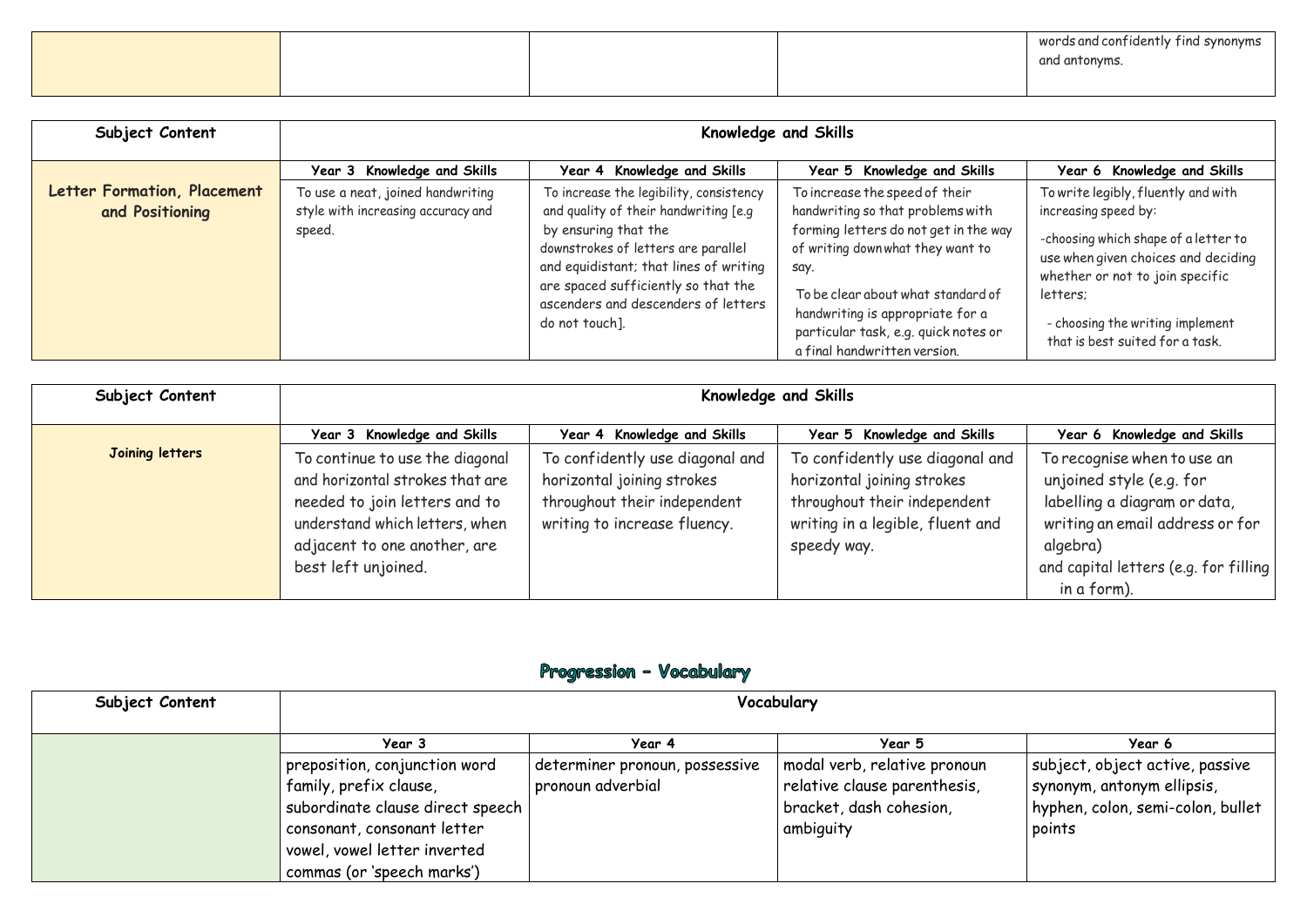| year .<br>. . | Year | Year : |
|---------------|------|--------|
|               |      |        |

|                       | Year 3                                                                                                                                                                                                                                                                                                                                                                                                                                                                                                                                                                                                                                                                                                                                                                                                                                                                                                                                                                                                                              | Year 4                                                                                                                                                                                                                                                                                                                                                                                                                                                                                                                                                                                                                                                                                                                                                                                                                                                                                                | Year 5 | Year 6 |
|-----------------------|-------------------------------------------------------------------------------------------------------------------------------------------------------------------------------------------------------------------------------------------------------------------------------------------------------------------------------------------------------------------------------------------------------------------------------------------------------------------------------------------------------------------------------------------------------------------------------------------------------------------------------------------------------------------------------------------------------------------------------------------------------------------------------------------------------------------------------------------------------------------------------------------------------------------------------------------------------------------------------------------------------------------------------------|-------------------------------------------------------------------------------------------------------------------------------------------------------------------------------------------------------------------------------------------------------------------------------------------------------------------------------------------------------------------------------------------------------------------------------------------------------------------------------------------------------------------------------------------------------------------------------------------------------------------------------------------------------------------------------------------------------------------------------------------------------------------------------------------------------------------------------------------------------------------------------------------------------|--------|--------|
|                       |                                                                                                                                                                                                                                                                                                                                                                                                                                                                                                                                                                                                                                                                                                                                                                                                                                                                                                                                                                                                                                     | Progression - Curriculum Links                                                                                                                                                                                                                                                                                                                                                                                                                                                                                                                                                                                                                                                                                                                                                                                                                                                                        |        |        |
| Including Spoken word |                                                                                                                                                                                                                                                                                                                                                                                                                                                                                                                                                                                                                                                                                                                                                                                                                                                                                                                                                                                                                                     |                                                                                                                                                                                                                                                                                                                                                                                                                                                                                                                                                                                                                                                                                                                                                                                                                                                                                                       |        |        |
| Art and Design        |                                                                                                                                                                                                                                                                                                                                                                                                                                                                                                                                                                                                                                                                                                                                                                                                                                                                                                                                                                                                                                     | To write effectively for a range of purposes and audiences, selecting the appropriate form<br>Evaluate and analyse creative works using the language of art, craft and design<br>Know about great artists, craft makers and designers, and understand the historical and cultural development of their art forms                                                                                                                                                                                                                                                                                                                                                                                                                                                                                                                                                                                      |        |        |
| Computing             |                                                                                                                                                                                                                                                                                                                                                                                                                                                                                                                                                                                                                                                                                                                                                                                                                                                                                                                                                                                                                                     |                                                                                                                                                                                                                                                                                                                                                                                                                                                                                                                                                                                                                                                                                                                                                                                                                                                                                                       |        |        |
| Design Technology     |                                                                                                                                                                                                                                                                                                                                                                                                                                                                                                                                                                                                                                                                                                                                                                                                                                                                                                                                                                                                                                     | To write effectively for a range of purposes and audiences, selecting the appropriate form<br>Critique, evaluate and test their ideas and products and the work of others                                                                                                                                                                                                                                                                                                                                                                                                                                                                                                                                                                                                                                                                                                                             |        |        |
| Geography             | To write effectively for a range of purposes and audiences, selecting the appropriate form Are competent in the geographical skills needed<br>to:<br>Collect, analyse and communicate with a range of data gathered through experiences of fieldwork that deepen their understanding of<br>geographical processes<br>Interpret a range of sources of geographical information, including maps, diagrams, globes, aerial photographs and Geographical<br>Information Systems (GIS)<br>Communicate geographical information in a variety of ways, including through maps, numerical and quantitative skills and writing at<br>length.<br>Describe and understand key aspects of:<br>Physical geography, including: climate zones, biomes and vegetation belts, rivers, mountains, volcanoes and earthquakes, and the water<br>cycle<br>Human geography, including: types of settlement and land use, economic activity including trade links, and the distribution of natural<br>resources including energy, food, minerals and water |                                                                                                                                                                                                                                                                                                                                                                                                                                                                                                                                                                                                                                                                                                                                                                                                                                                                                                       |        |        |
| History               | including written narratives and analyses                                                                                                                                                                                                                                                                                                                                                                                                                                                                                                                                                                                                                                                                                                                                                                                                                                                                                                                                                                                           | To write effectively for a range of purposes and audiences, selecting the appropriate form<br>Know and understand the history of these islands as a coherent, chronological narrative, from the earliest times to the present day: how<br>people's lives have shaped this nation and how Britain has influenced and been influenced by the wider world<br>Know and understand significant aspects of the history of the wider world: the nature of ancient civilisations; the expansion and<br>dissolution of empires; characteristic features of past non-European societies; achievements and follies of mankind<br>Understand historical concepts such as continuity and change, cause and consequence, similarity, difference and significance, and use<br>them to make connections, draw contrasts, analyse trends, frame historically-valid questions and create their own structured accounts, |        |        |
| Latin                 |                                                                                                                                                                                                                                                                                                                                                                                                                                                                                                                                                                                                                                                                                                                                                                                                                                                                                                                                                                                                                                     | To write effectively for a range of purposes and audiences, selecting the appropriate form                                                                                                                                                                                                                                                                                                                                                                                                                                                                                                                                                                                                                                                                                                                                                                                                            |        |        |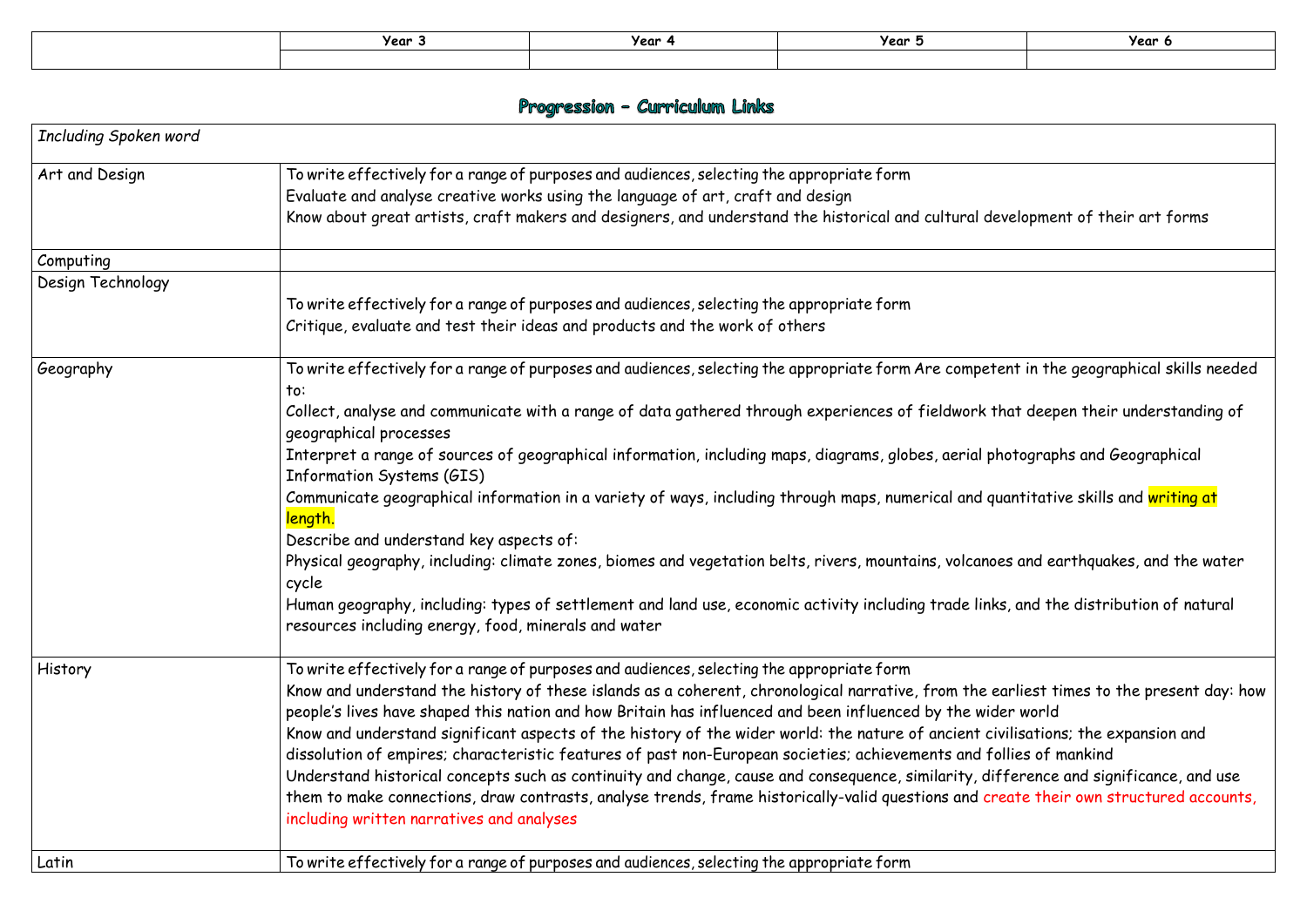|             | Understand and respond to spoken and written language from a variety of authentic sources<br>Speak with increasing confidence, fluency and spontaneity, finding ways of communicating what they v<br>discussion and asking questions, and continually improving the accuracy of their pronunciation and into<br>Can write at varying length, for different purposes and audiences, using the variety of grammatical st                                                                                                                                                                                                                                                                     |
|-------------|--------------------------------------------------------------------------------------------------------------------------------------------------------------------------------------------------------------------------------------------------------------------------------------------------------------------------------------------------------------------------------------------------------------------------------------------------------------------------------------------------------------------------------------------------------------------------------------------------------------------------------------------------------------------------------------------|
| Mathematics | Handwriting<br>• Increase the legibility, consistency and quality of their handwriting<br>Spoken Language<br>• Listen and respond appropriately to adults and their peers<br>• Ask relevant questions to extend their understanding and knowledge<br>• Use relevant strategies to build their vocabulary<br>• Articulate and justify answers, arguments and opinions<br>Give well-structured descriptions, explanations and narratives for different purposes, including<br>Maintain attention and participate actively in collaborative conversation, staying on topic and init<br>Writing                                                                                                |
|             | • To write effectively for a range of purposes and audiences, selecting the appropriate form<br>• Read, write, order and compare numbers up to 10 000 000 and determine the value of each digit<br>• Read and Solve number and practical problems that involve all aspects of maths.                                                                                                                                                                                                                                                                                                                                                                                                       |
| Music       | To write effectively for a range of purposes and audiences, selecting the appropriate form<br>Perform, listen to, review and evaluate music across a range of historical periods, genres, styles and t<br>the great composers and musicians                                                                                                                                                                                                                                                                                                                                                                                                                                                |
| R.E.        | To write effectively for a range of purposes and audiences, selecting the appropriate form<br>Express ideas and insights about the nature, significance and impact of religions and worldviews.                                                                                                                                                                                                                                                                                                                                                                                                                                                                                            |
| P.E.        | Including Spoken word<br>Aims<br>$\triangleright$ Acquire a wide vocabulary<br>$\triangleright$ Use discussion in order to learn; they should be able to elaborate and explain clearly their under<br>Subject Content<br>• Listen and respond appropriately to adults and their peers<br>• Ask relevant questions to extend their understanding and knowledge<br>• Use relevant strategies to build their vocabulary<br>Articulate and justify answers, arguments and opinions<br>Give well-structured descriptions, explanations and narratives for different purposes, including<br>Maintain attention and participate actively in collaborative conversation, staying on topic and init |

hey want to say, including through  $\epsilon$ intonation cal structures that they have learnt

## ding for expressing feelings d initiating and responding to comments

and traditions, including the works of

nderstanding and ideas

ding for expressing feelings d initiating and responding to comments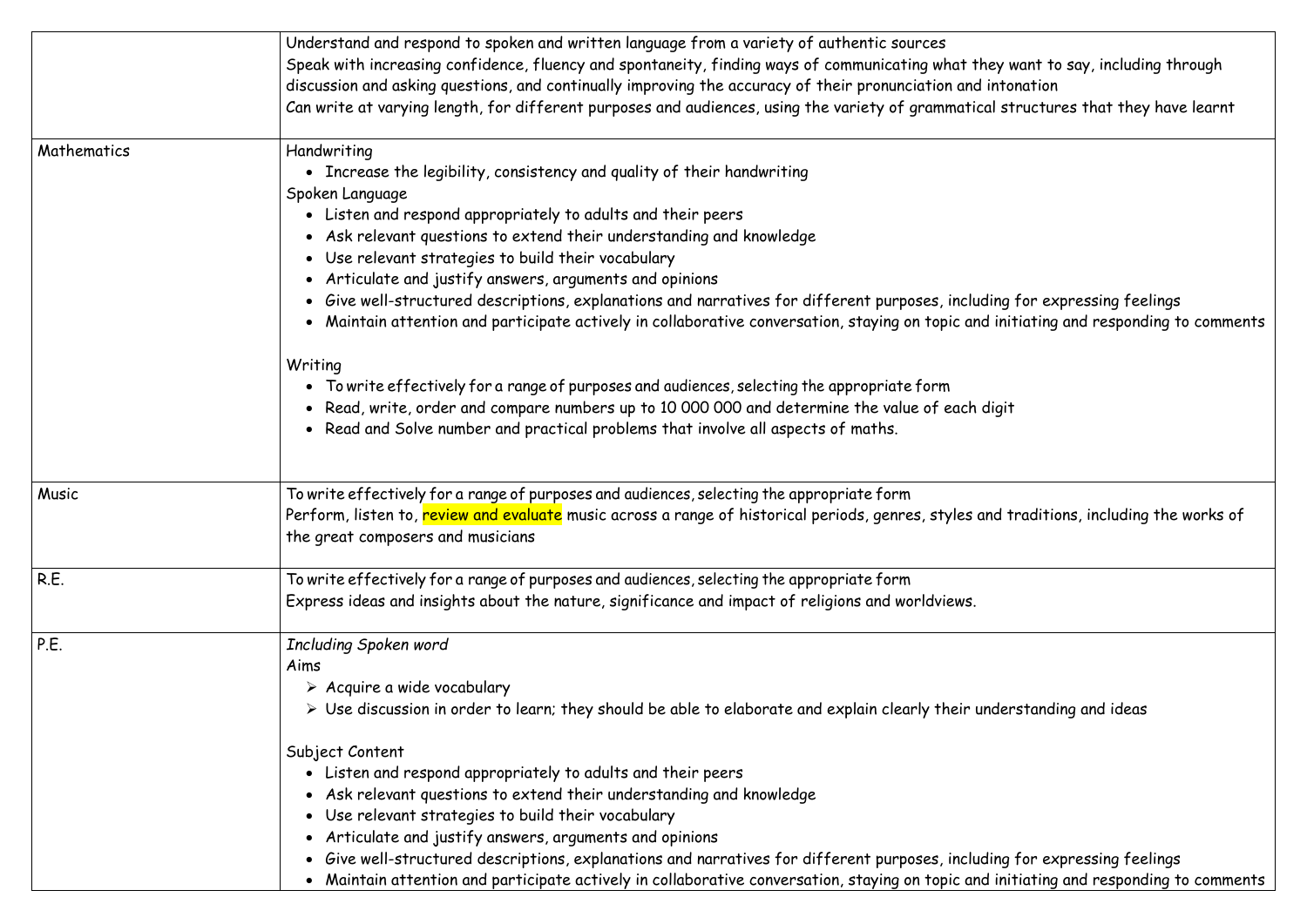|               | • Use spoken language to develop understanding through speculating, hypothesising. Imagining and exp<br>• Speak audibly and fluently with an increasing command of Standard English<br>• Participate in discussions, presentation, performances, role play, improvisations and debates<br>• Gain, maintain and monitor the interest of listener(s)<br>• Consider and evaluate different viewpoints, attending to and building on the contributions of others<br>Select and use appropriate registers for effective communication |
|---------------|----------------------------------------------------------------------------------------------------------------------------------------------------------------------------------------------------------------------------------------------------------------------------------------------------------------------------------------------------------------------------------------------------------------------------------------------------------------------------------------------------------------------------------|
| Science       | To write effectively for a range of purposes and audiences, selecting the appropriate form                                                                                                                                                                                                                                                                                                                                                                                                                                       |
| <b>SPHERE</b> | To write effectively for a range of purposes and audiences, selecting the appropriate form                                                                                                                                                                                                                                                                                                                                                                                                                                       |
|               |                                                                                                                                                                                                                                                                                                                                                                                                                                                                                                                                  |

| Subject Content                      | <b>Curriculum Links</b>                                                                                                                                                                                                                                                                                                                                                      |                                                                                                                                                                                                                                                                                                                                                                              |                                                                                                                                                                                                             |                                                                                                                                                                                                                                                                                                                                                                                                                                                                                                                                                                                                                                                                                  |  |  |  |  |
|--------------------------------------|------------------------------------------------------------------------------------------------------------------------------------------------------------------------------------------------------------------------------------------------------------------------------------------------------------------------------------------------------------------------------|------------------------------------------------------------------------------------------------------------------------------------------------------------------------------------------------------------------------------------------------------------------------------------------------------------------------------------------------------------------------------|-------------------------------------------------------------------------------------------------------------------------------------------------------------------------------------------------------------|----------------------------------------------------------------------------------------------------------------------------------------------------------------------------------------------------------------------------------------------------------------------------------------------------------------------------------------------------------------------------------------------------------------------------------------------------------------------------------------------------------------------------------------------------------------------------------------------------------------------------------------------------------------------------------|--|--|--|--|
|                                      | Year 3                                                                                                                                                                                                                                                                                                                                                                       | Year 4                                                                                                                                                                                                                                                                                                                                                                       | Year 5                                                                                                                                                                                                      | Year 6                                                                                                                                                                                                                                                                                                                                                                                                                                                                                                                                                                                                                                                                           |  |  |  |  |
| Art and Design<br>(Critical studies) | REVIEW and ANALYSIS                                                                                                                                                                                                                                                                                                                                                          | REVIEW and ANALYSIS                                                                                                                                                                                                                                                                                                                                                          | REVIEW and ANALYSIS                                                                                                                                                                                         | REVIEW and ANALYSIS                                                                                                                                                                                                                                                                                                                                                                                                                                                                                                                                                                                                                                                              |  |  |  |  |
|                                      | To demonstrate an increasing<br>understanding of purpose and audience<br>by discussing writing similar to that<br>which they are planning to write in<br>order to understand and learn from its<br>structure, vocabulary and grammar.<br>To begin to use the structure of a<br>wider range of text types (including<br>the use of simple layout devices in non-<br>fiction). | To demonstrate an increasing<br>understanding of purpose and audience<br>by discussing writing similar to that<br>which they are planning to write in<br>order to understand and learn from its<br>structure, vocabulary and grammar.<br>To begin to use the structure of a<br>wider range of text types (including<br>the use of simple layout devices in non-<br>fiction). | To consistently produce sustained and<br>accurate writing from different non-<br>fiction genres with appropriate<br>structure, organisation and layout<br>devices for a range of audiences and<br>purposes. | To write effectively for a range of<br>purposes and audiences, selecting the<br>appropriate form and drawing<br>independently on what they have read<br>as models for their<br>own writing (including literary<br>language, characterisation, structure,<br>$etc.$ ).<br>To distinguish between the language of<br>speech and writing and to choose the<br>appropriate level of formality.<br>To select vocabulary and grammatical<br>structures that reflect what the<br>writing requires (e.g. using contracted<br>forms in dialogues in narrative; using<br>passive verbs to affect how information<br>is presented; using modal verbs to<br>suggest degrees of possibility). |  |  |  |  |
|                                      | Year 3                                                                                                                                                                                                                                                                                                                                                                       | Year 4                                                                                                                                                                                                                                                                                                                                                                       | Year 5                                                                                                                                                                                                      | Year 6                                                                                                                                                                                                                                                                                                                                                                                                                                                                                                                                                                                                                                                                           |  |  |  |  |
| Computing                            | Desktop Publishing -                                                                                                                                                                                                                                                                                                                                                         | Repetition in Games -                                                                                                                                                                                                                                                                                                                                                        |                                                                                                                                                                                                             | Web Page creation -                                                                                                                                                                                                                                                                                                                                                                                                                                                                                                                                                                                                                                                              |  |  |  |  |
|                                      | using text to communicate messages                                                                                                                                                                                                                                                                                                                                           | listing instructions                                                                                                                                                                                                                                                                                                                                                         |                                                                                                                                                                                                             | Add content to own web page using a                                                                                                                                                                                                                                                                                                                                                                                                                                                                                                                                                                                                                                              |  |  |  |  |
|                                      | clearly                                                                                                                                                                                                                                                                                                                                                                      |                                                                                                                                                                                                                                                                                                                                                                              |                                                                                                                                                                                                             | layout to suit a particular purpose                                                                                                                                                                                                                                                                                                                                                                                                                                                                                                                                                                                                                                              |  |  |  |  |
|                                      | Year 3                                                                                                                                                                                                                                                                                                                                                                       | Year 4                                                                                                                                                                                                                                                                                                                                                                       | Year 5                                                                                                                                                                                                      | Year 6                                                                                                                                                                                                                                                                                                                                                                                                                                                                                                                                                                                                                                                                           |  |  |  |  |
| Design Technology                    | BRIEFS and EVALUATIONS                                                                                                                                                                                                                                                                                                                                                       | <b>BRIEFS and EVALUATIONS</b>                                                                                                                                                                                                                                                                                                                                                | BRIEFS and EVALUATIONS                                                                                                                                                                                      | BRIEFS and EVALUATIONS                                                                                                                                                                                                                                                                                                                                                                                                                                                                                                                                                                                                                                                           |  |  |  |  |

# and exploring ideas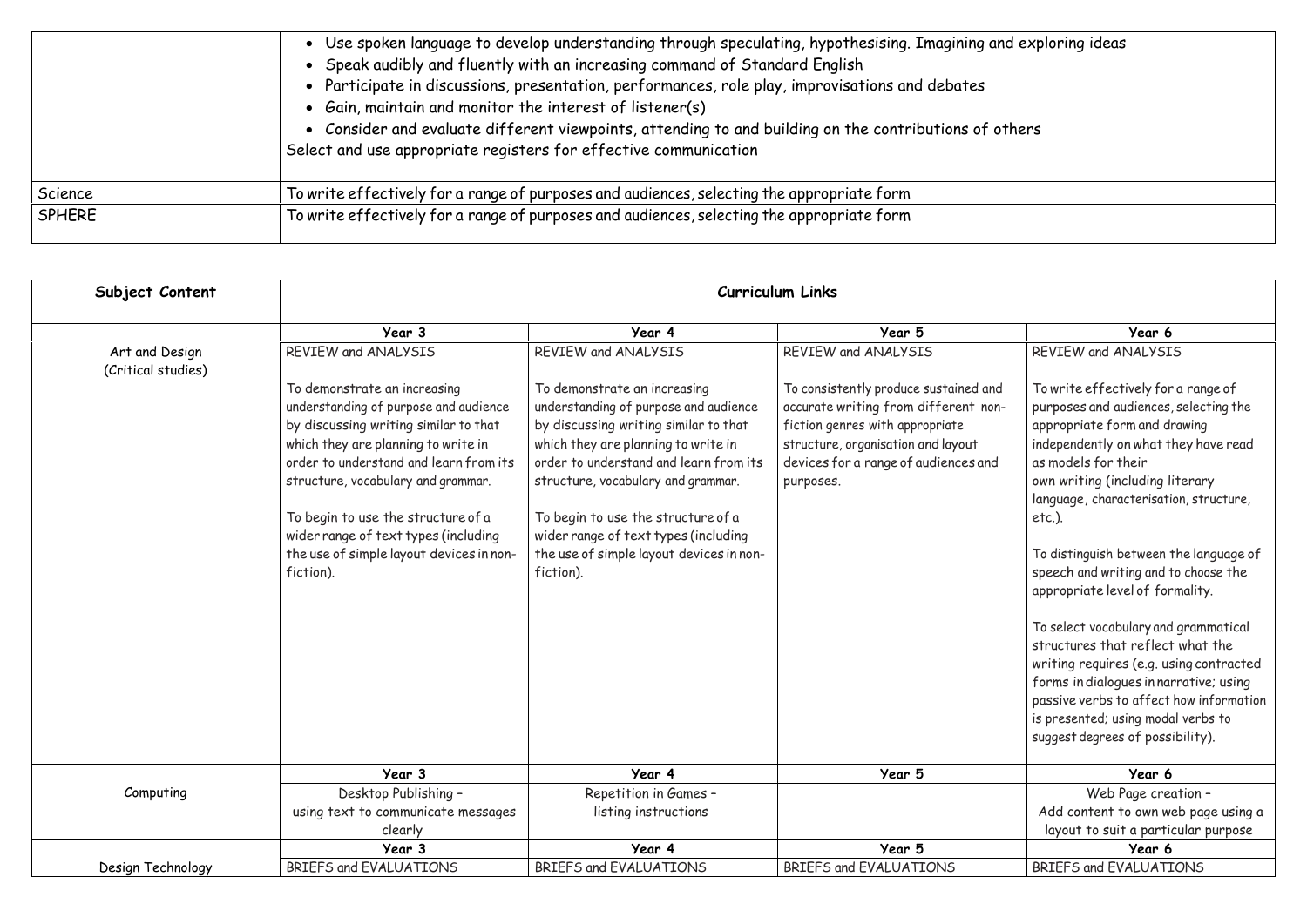|           | To begin to use the structure of a<br>wider range of text types (including<br>the use of simple layout devices in non-<br>fiction).                                                                                                                                                                                                                                          | To begin to use the structure of a<br>wider range of text types (including<br>the use of simple layout devices in non-<br>fiction).     | To consistently produce sustained and<br>accurate writing from different non-<br>fiction genres with appropriate<br>structure, organisation and layout<br>devices for a range of audiences and<br>purposes. | To write effectively for a range of<br>purposes and audiences, selecting the<br>appropriate form and drawing<br>independently on what they have read<br>as models for their                |
|-----------|------------------------------------------------------------------------------------------------------------------------------------------------------------------------------------------------------------------------------------------------------------------------------------------------------------------------------------------------------------------------------|-----------------------------------------------------------------------------------------------------------------------------------------|-------------------------------------------------------------------------------------------------------------------------------------------------------------------------------------------------------------|--------------------------------------------------------------------------------------------------------------------------------------------------------------------------------------------|
|           | Year 3                                                                                                                                                                                                                                                                                                                                                                       | Year 4                                                                                                                                  | Year 5                                                                                                                                                                                                      | Year 6                                                                                                                                                                                     |
| Geography | INFORMATION TEXTS,                                                                                                                                                                                                                                                                                                                                                           | INFORMATION TEXTS,                                                                                                                      | INFORMATION TEXTS,                                                                                                                                                                                          | INFORMATION TEXTS,                                                                                                                                                                         |
|           | <b>EXPLANATION TEXTS,</b>                                                                                                                                                                                                                                                                                                                                                    | <b>EXPLANATION TEXTS,</b>                                                                                                               | <b>EXPLANATION TEXTS,</b>                                                                                                                                                                                   | <b>EXPLANATION TEXTS,</b>                                                                                                                                                                  |
|           | To demonstrate an increasing<br>understanding of purpose and audience<br>by discussing writing similar to that<br>which they are planning to write in<br>order to understand and learn from its<br>structure, vocabulary and grammar.<br>To begin to use the structure of a<br>wider range of text types (including                                                          | To write a range of non-fiction pieces<br>using a consistent and appropriate<br>structure (including genre-specific<br>layout devices). | To consistently produce sustained and<br>accurate writing from different non-<br>fiction genres with appropriate<br>structure, organisation and layout<br>devices for a range of audiences and<br>purposes. | To write effectively for a range of<br>purposes and audiences, selecting the<br>appropriate form and drawing<br>independently on what they have read<br>as models for their<br>own writing |
|           | the use of simple layout devices in non-<br>fiction).<br>To make deliberate ambitious word                                                                                                                                                                                                                                                                                   |                                                                                                                                         |                                                                                                                                                                                                             |                                                                                                                                                                                            |
|           | choices to add detail.                                                                                                                                                                                                                                                                                                                                                       |                                                                                                                                         |                                                                                                                                                                                                             |                                                                                                                                                                                            |
|           | Year 3                                                                                                                                                                                                                                                                                                                                                                       | Year 4                                                                                                                                  | Year 5                                                                                                                                                                                                      | Year 6                                                                                                                                                                                     |
| History   | INFORMATION TEXTS,<br><b>EXPLANATION TEXTS,</b>                                                                                                                                                                                                                                                                                                                              | INFORMATION TEXTS,<br><b>EXPLANATION TEXTS,</b>                                                                                         | INFORMATION TEXTS,<br><b>EXPLANATION TEXTS,</b>                                                                                                                                                             | INFORMATION TEXTS,<br><b>EXPLANATION TEXTS,</b>                                                                                                                                            |
|           | To demonstrate an increasing<br>understanding of purpose and audience<br>by discussing writing similar to that<br>which they are planning to write in<br>order to understand and learn from its<br>structure, vocabulary and grammar.<br>To begin to use the structure of a<br>wider range of text types (including<br>the use of simple layout devices in non-<br>fiction). | To write a range of non-fiction pieces<br>using a consistent and appropriate<br>structure (including genre-specific<br>layout devices). | To consistently produce sustained and<br>accurate writing from different non-<br>fiction genres with appropriate<br>structure, organisation and layout<br>devices for a range of audiences and<br>purposes. | To write effectively for a range of<br>purposes and audiences, selecting the<br>appropriate form and drawing<br>independently on what they have read<br>as models for their<br>own writing |
|           | To make deliberate ambitious word<br>choices to add detail.                                                                                                                                                                                                                                                                                                                  |                                                                                                                                         |                                                                                                                                                                                                             |                                                                                                                                                                                            |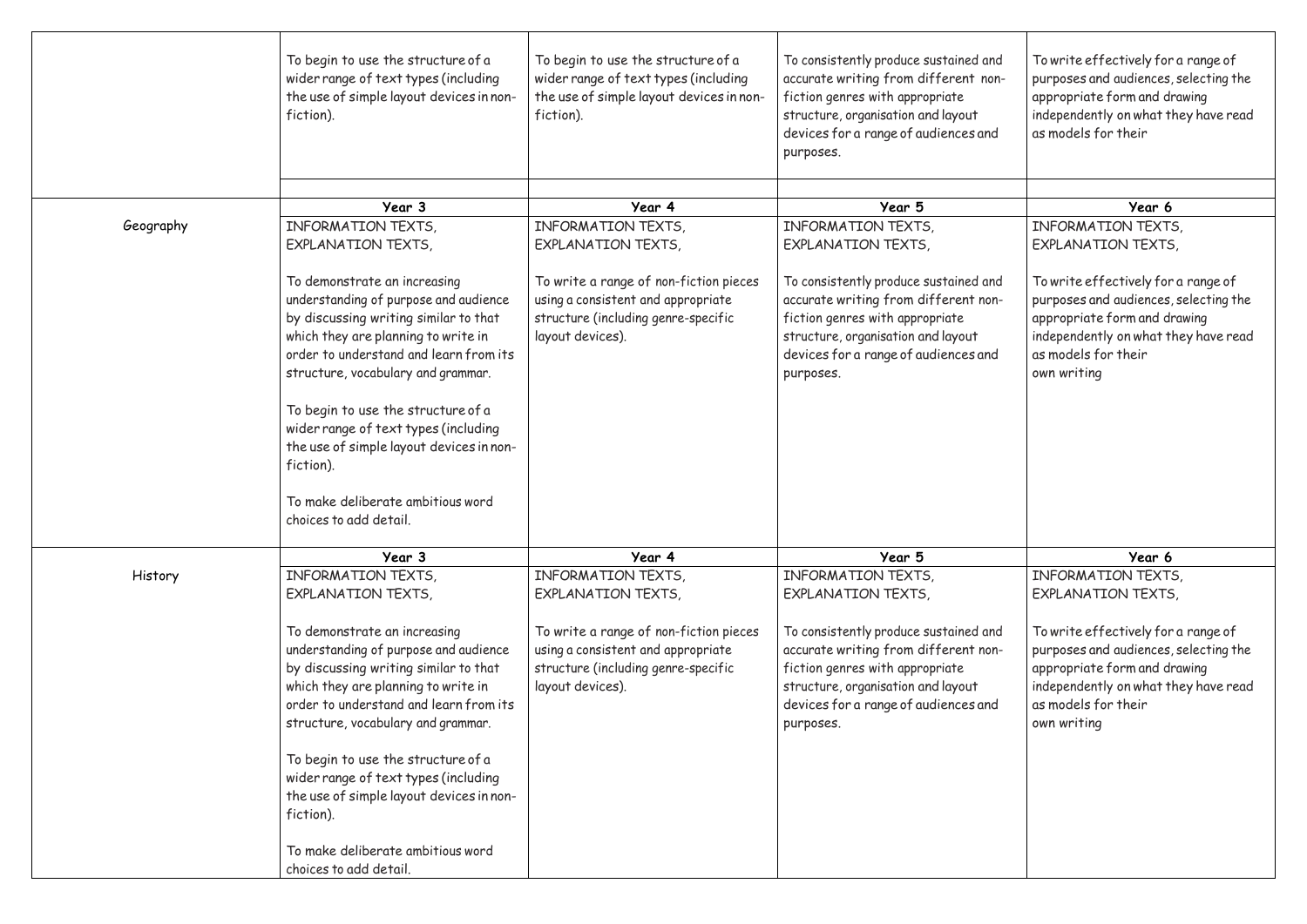|             | Year 3                                                                                                                                                                                                                                                                                                                                                                                                          | Year 4                                                                                                                                                                                                                                                                                                                                  | Year 5                                                                                                                                                                                          | Year 6                                                                                                                         |
|-------------|-----------------------------------------------------------------------------------------------------------------------------------------------------------------------------------------------------------------------------------------------------------------------------------------------------------------------------------------------------------------------------------------------------------------|-----------------------------------------------------------------------------------------------------------------------------------------------------------------------------------------------------------------------------------------------------------------------------------------------------------------------------------------|-------------------------------------------------------------------------------------------------------------------------------------------------------------------------------------------------|--------------------------------------------------------------------------------------------------------------------------------|
| Latin       | Drama - all years groups use drama<br>regularly to bring the comic strips to<br>life in order to help understand the<br>story.                                                                                                                                                                                                                                                                                  | Drama - all years groups use drama<br>regularly to bring the comic strips to<br>life in order to help understand the<br>story.                                                                                                                                                                                                          | Drama - all years groups use drama<br>regularly to bring the comic strips to<br>life in order to help understand the<br>story                                                                   | Drama - all years groups use drama<br>regularly to bring the comic strips to<br>life in order to help understand the<br>story. |
|             | Year 3 also learn two Latin plays<br>throughout the year.                                                                                                                                                                                                                                                                                                                                                       | Grammar - learning Latin nouns, verbs<br>and adjectives reinforces children's<br>understanding of these in English.                                                                                                                                                                                                                     | Year 5 also learn a Latin play during<br>the year.                                                                                                                                              | Grammar - learning Latin nouns, verbs<br>and adjectives reinforces children's<br>understanding of these in English.            |
|             | Grammar - learning Latin nouns, verbs<br>and adjectives reinforces children's<br>understanding of these in English.                                                                                                                                                                                                                                                                                             | Making connections to Latin and<br>English words.                                                                                                                                                                                                                                                                                       | Grammar - learning Latin nouns, verbs<br>and adjectives reinforces children's<br>understanding of these in English.                                                                             | Making connections to Latin and<br>English words.                                                                              |
|             | Making connections to Latin and<br>English words                                                                                                                                                                                                                                                                                                                                                                | Reading and understanding Greek<br>myths linked with each chapter.                                                                                                                                                                                                                                                                      | Making connections to Latin and<br>English words.                                                                                                                                               | Reading, understanding, discussing and<br>critiquing Greek myths linked with<br>each chapter.                                  |
|             | Reading Greek myths linked with each<br>chapter.                                                                                                                                                                                                                                                                                                                                                                |                                                                                                                                                                                                                                                                                                                                         | Reading, understanding and discussing<br>Greek myths linked with each chapter                                                                                                                   |                                                                                                                                |
|             | Year 3                                                                                                                                                                                                                                                                                                                                                                                                          | Year 4                                                                                                                                                                                                                                                                                                                                  | Year 5                                                                                                                                                                                          | Year 6                                                                                                                         |
| Mathematics | Reading<br>Read easily, fluently and with good understanding.<br>Retrieve and record information<br>Subject Content<br>Handwriting<br>• Increase the legibility, consistency and quality of their handwriting<br>Spoken Language<br>• Listen and respond appropriately to adults and their peers<br>Use relevant strategies to build their vocabulary<br>Articulate and justify answers, arguments and opinions | Ask relevant questions to extend their understanding and knowledge<br>Give well-structured descriptions, explanations and narratives for different purposes, including for expressing feelings<br>Maintain attention and participate actively in collaborative conversation, staying on topic and initiating and responding to comments |                                                                                                                                                                                                 |                                                                                                                                |
|             | Year 3                                                                                                                                                                                                                                                                                                                                                                                                          | Year 4                                                                                                                                                                                                                                                                                                                                  | Year 5                                                                                                                                                                                          | Year 6                                                                                                                         |
| Music       | To listen carefully in a range of<br>different contexts and usually<br>respond appropriately to both adults<br>and their peers.                                                                                                                                                                                                                                                                                 | To listen carefully in a range of<br>different contexts and usually<br>respond appropriately to both adults<br>and their peers.                                                                                                                                                                                                         | To listen carefully, making timely<br>contributions and asking questions<br>that are responsive to others' ideas<br>and views, e.g. participate in a<br>collaborative project where they listen | To make improvements based on<br>constructive feedback on their<br>listening skills.<br>To follow complex directions/multi-    |
|             | To follow instructions in a range of<br>unfamiliar situations.                                                                                                                                                                                                                                                                                                                                                  |                                                                                                                                                                                                                                                                                                                                         | to the ideas of others and adapt these<br>to meet the needs of the group.                                                                                                                       | step instructions without the need for<br>repetition.                                                                          |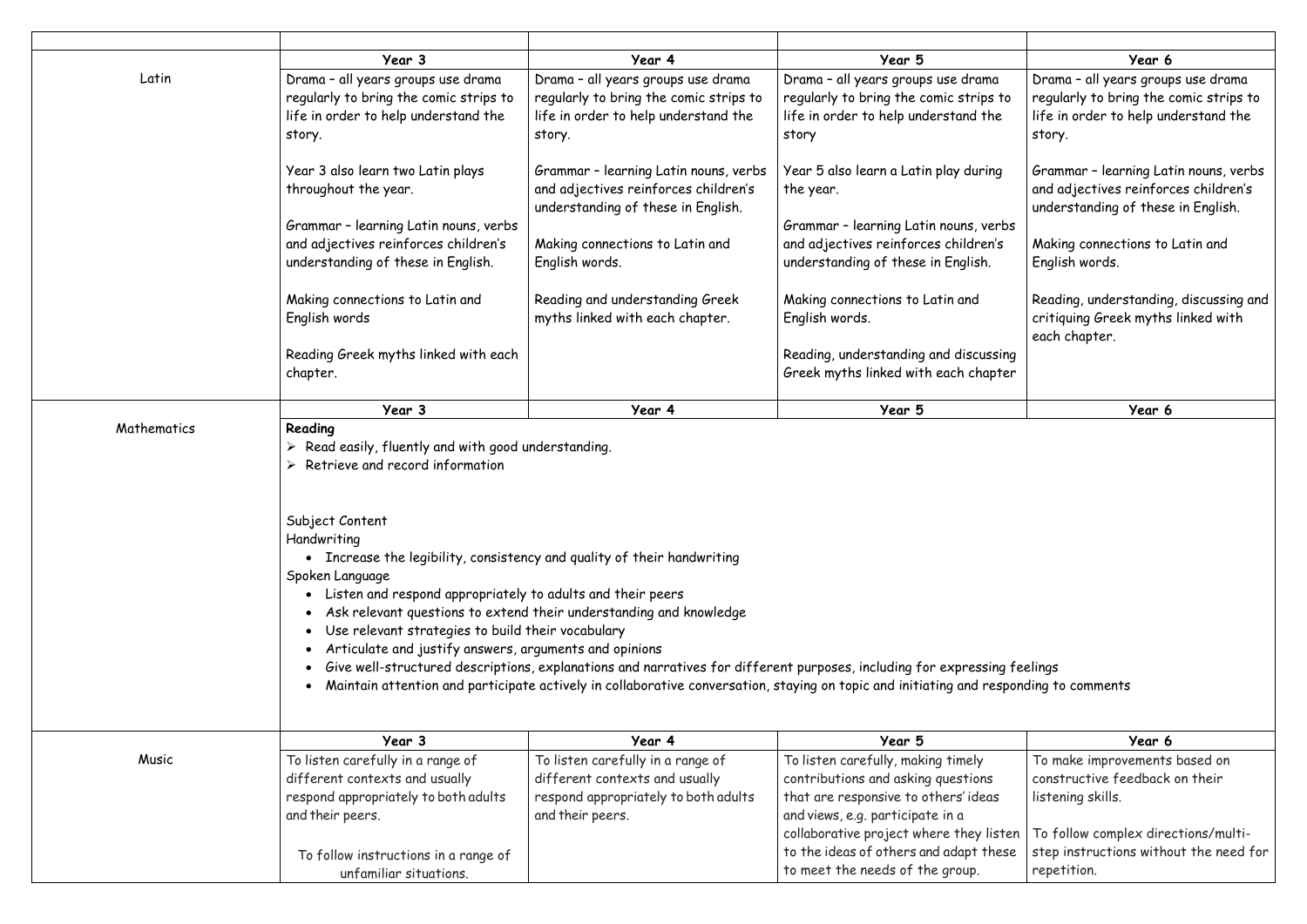|                           | To recognise when it is needed and<br>ask for specific additional information<br>to clarify instructions.<br>To ask questions that relate to what<br>has been heard or what was<br>presented to them.<br>To begin to offer support for their<br>answers to questions with justifiable<br>reasoning.                                                                                                                                                                                                                                                                                                                                                                                                                                                                                            | To follow complex directions/multi-<br>step instructions without the need for<br>repetition.<br>To generate relevant questions to<br>ask a specific speaker/audience in<br>response to what has been said.<br>To regularly offer answers that are<br>supported with justifiable reasoning.                                                                                                                                                                                                                                                                                                                                                                                                                                                                                                                                       | To follow complex directions/multi-<br>step instructions without the need for<br>repetition.<br>To ask questions which deepen<br>conversations and/or further their<br>knowledge.<br>To understand how to answer<br>questions that require more detailed<br>answers and justification.                                                                                                                                                                                                                                                                                                                                                                                                                                                                                                                                                                                                                                                                                        | To regularly ask relevant questions to<br>extend their understanding and<br>knowledge.<br>To articulate and justify answers with<br>confidence in a range of situations.                                                                                                                                                                                                                                                                                                                                                                                                                                                                                                                                                                                                                                                                                                     |
|---------------------------|------------------------------------------------------------------------------------------------------------------------------------------------------------------------------------------------------------------------------------------------------------------------------------------------------------------------------------------------------------------------------------------------------------------------------------------------------------------------------------------------------------------------------------------------------------------------------------------------------------------------------------------------------------------------------------------------------------------------------------------------------------------------------------------------|----------------------------------------------------------------------------------------------------------------------------------------------------------------------------------------------------------------------------------------------------------------------------------------------------------------------------------------------------------------------------------------------------------------------------------------------------------------------------------------------------------------------------------------------------------------------------------------------------------------------------------------------------------------------------------------------------------------------------------------------------------------------------------------------------------------------------------|-------------------------------------------------------------------------------------------------------------------------------------------------------------------------------------------------------------------------------------------------------------------------------------------------------------------------------------------------------------------------------------------------------------------------------------------------------------------------------------------------------------------------------------------------------------------------------------------------------------------------------------------------------------------------------------------------------------------------------------------------------------------------------------------------------------------------------------------------------------------------------------------------------------------------------------------------------------------------------|------------------------------------------------------------------------------------------------------------------------------------------------------------------------------------------------------------------------------------------------------------------------------------------------------------------------------------------------------------------------------------------------------------------------------------------------------------------------------------------------------------------------------------------------------------------------------------------------------------------------------------------------------------------------------------------------------------------------------------------------------------------------------------------------------------------------------------------------------------------------------|
| <b>Physical Education</b> | Year 3<br>• Listen carefully in a range of<br>different contexts and usually<br>respond appropriately to both<br>adults and their peers.<br>Follow instructions in a range of<br>unfamiliar situations.<br>Recognise when it is needed and<br>ask for specific additional<br>information to clarify<br>instructions.<br>• Ask questions that relate to<br>what has been heard or what<br>was presented to them.<br>• To begin to offer support for<br>their answers to questions with<br>justifiable reasoning.<br>Use vocabulary that is<br>appropriate to the topic<br>Engage in discussions, making<br>relevant points or asking<br>relevant questions to show they<br>have followed a conversation.<br>• Take account of the viewpoints<br>of others when participating in<br>discussions. | Year 4<br>Listen carefully in a range of<br>different contexts and usually<br>respond appropriately to both<br>adults and their peers.<br>Follow complex<br>directions/multi-step<br>instructions without the need<br>for repetition.<br>Generate relevant questions to<br>ask a specific speaker/audience<br>in response to what has been<br>said.<br>Regularly offer answers that<br>are supported with justifiable<br>reasoning.<br>Know and use language that is<br>acceptable in formal and<br>informal situations with<br>increasing confidence.<br>Engage in discussions, making<br>relevant points and ask for<br>specific additional information<br>or viewpoints from other<br>participants.<br>Begin to challenge opinions with<br>respect.<br>Engage in meaningful<br>discussions in all areas of the<br>curriculum. | Year 5<br>• Listen carefully, making timely<br>contributions and asking<br>questions that are responsive<br>to others' ideas and views, e.g.<br>participate in a collaborative<br>project where they listen to<br>the ideas of others and adapt<br>these to meet the needs of the<br>groups.<br>• Follow complex<br>directions/multi-step<br>instructions without the need<br>for repetition.<br>• Ask questions which deepen<br>conversations and/or further<br>their knowledge.<br>Understand how to answer<br>questions that require more<br>detailed answers and<br>justification.<br>Know and use language that is<br>acceptable in formal and<br>informal situations with<br>increasing confidence<br>Develop, agree to and evaluate<br>rules for effective discussion;<br>follow their own rules in small<br>groups and whole- class<br>• Ask questions, offer<br>suggestions, challenge ideas and<br>give opinions in order to take an<br>active part in discussions. | Year 6<br>Make improvements based on<br>constructive feedback on their<br>listening skills.<br>Follow complex<br>directions/multi-step<br>instructions without the need<br>for repetition.<br>Regularly ask relevant questions<br>to extend their understanding<br>and knowledge.<br>Articulate and justify answers<br>with confidence in a range of<br>situations<br>Speak audibly, fluently and with<br>a full command of Standard<br>English in all situations.<br>Maintain attention and<br>participate actively in<br>collaborative conversations,<br>staying on topic and initiating<br>and responding to comments<br>with confidence.<br>Consider and evaluate different<br>viewpoints, adding their own<br>interpretations and building on<br>the contributions of others.<br>Offer an alternative<br>explanation when other<br>participant(s) do not<br>understand. |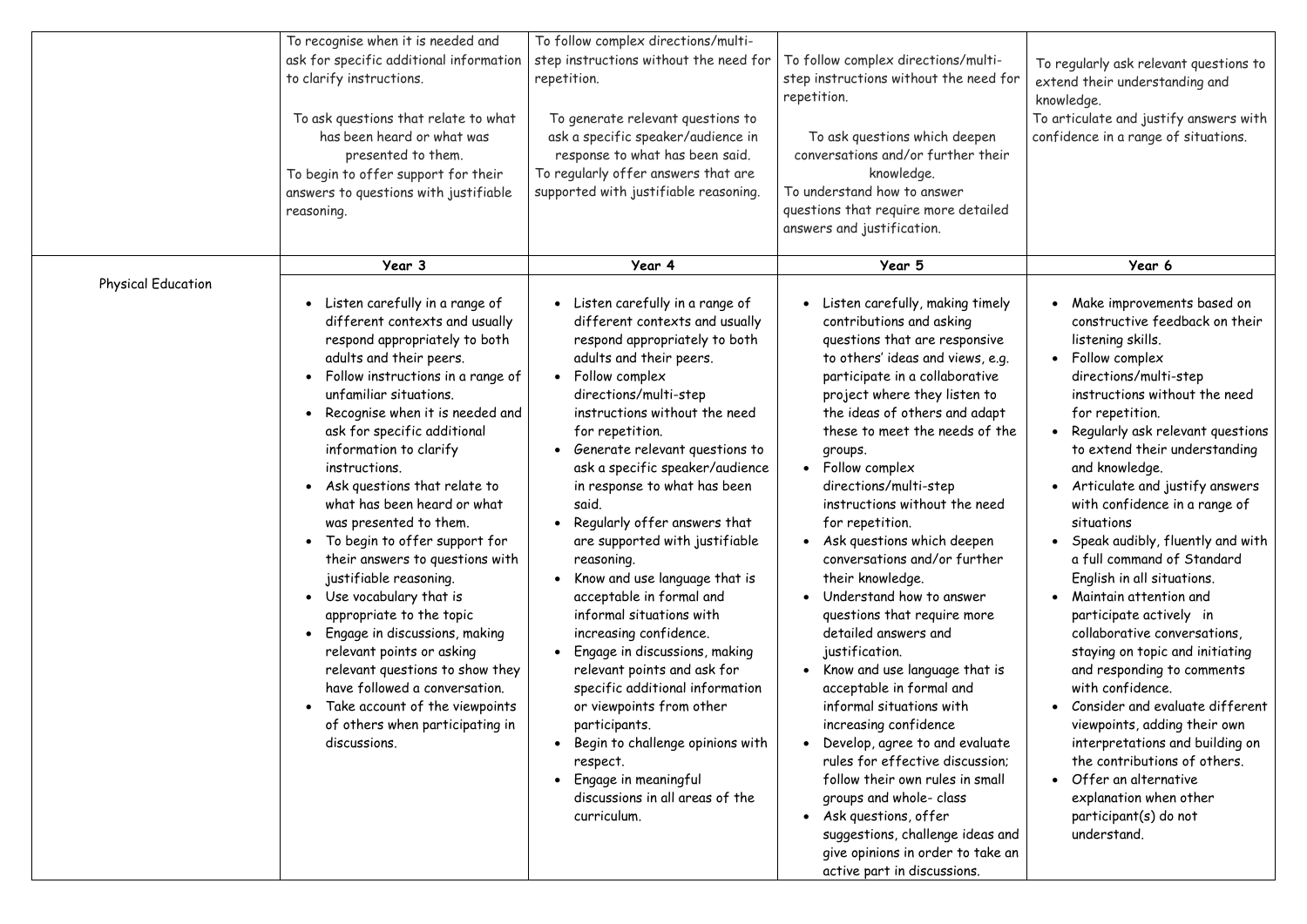|                            | Year 3                                                                                                                                                                                                                                                                                                                                                                                                                                      | Year 4                                                                                                                                                                                                                                                                                                                                                                         | Year 5                                                                                                                                                                                                                   | Year 6                                                                                                                                                                                                                                                                                                                                                                                                                                                                                                                                                                                                                                                                           |
|----------------------------|---------------------------------------------------------------------------------------------------------------------------------------------------------------------------------------------------------------------------------------------------------------------------------------------------------------------------------------------------------------------------------------------------------------------------------------------|--------------------------------------------------------------------------------------------------------------------------------------------------------------------------------------------------------------------------------------------------------------------------------------------------------------------------------------------------------------------------------|--------------------------------------------------------------------------------------------------------------------------------------------------------------------------------------------------------------------------|----------------------------------------------------------------------------------------------------------------------------------------------------------------------------------------------------------------------------------------------------------------------------------------------------------------------------------------------------------------------------------------------------------------------------------------------------------------------------------------------------------------------------------------------------------------------------------------------------------------------------------------------------------------------------------|
| <b>Religious Education</b> | INFORMATION TEXTS,<br><b>EXPLANATION TEXTS,</b>                                                                                                                                                                                                                                                                                                                                                                                             | INFORMATION TEXTS,<br><b>EXPLANATION TEXTS,</b>                                                                                                                                                                                                                                                                                                                                | INFORMATION TEXTS,<br><b>EXPLANATION TEXTS,</b>                                                                                                                                                                          | INFORMATION TEXTS,<br><b>EXPLANATION TEXTS,</b>                                                                                                                                                                                                                                                                                                                                                                                                                                                                                                                                                                                                                                  |
|                            | To demonstrate an increasing<br>understanding of purpose and audience<br>by discussing writing similar to that<br>which they are planning to write in<br>order to understand and learn from its<br>structure, vocabulary and grammar.<br>To begin to use the structure of a<br>wider range of text types (including<br>the use of simple layout devices in non-<br>fiction).<br>To make deliberate ambitious word<br>choices to add detail. | To write a range of non-fiction pieces<br>using a consistent and appropriate<br>structure (including genre-specific<br>layout devices).                                                                                                                                                                                                                                        | To consistently produce sustained and<br>accurate writing from different non-<br>fiction genres with appropriate<br>structure, organisation and layout<br>devices for a range of audiences and<br>purposes.              | To write effectively for a range of<br>purposes and audiences, selecting the<br>appropriate form and drawing<br>independently on what they have read<br>as models for their<br>own writing                                                                                                                                                                                                                                                                                                                                                                                                                                                                                       |
|                            | Year 3                                                                                                                                                                                                                                                                                                                                                                                                                                      | Year 4                                                                                                                                                                                                                                                                                                                                                                         | Year 5                                                                                                                                                                                                                   | Year 6                                                                                                                                                                                                                                                                                                                                                                                                                                                                                                                                                                                                                                                                           |
| Science                    | To demonstrate an increasing<br>understanding of purpose and audience<br>by discussing writing similar to that<br>which they are planning to write in<br>order to understand and learn from its<br>structure, vocabulary and grammar.<br>To begin to use the structure of a<br>wider range of text types (including<br>the use of simple layout devices in non-<br>fiction).                                                                | To demonstrate an increasing<br>understanding of purpose and<br>audience by discussing writing similar<br>to that which they are planning to<br>write in order to understand and learn<br>from its structure, vocabulary and<br>grammar.<br>To begin to use the structure of a<br>wider range of text types (including<br>the use of simple layout devices in<br>non-fiction). | To consistently produce sustained and<br>accurate writing from different<br>narrative and non-fiction genres with<br>appropriate structure, organisation and<br>layout devices for a range of audiences<br>and purposes. | To write effectively for a range of<br>purposes and audiences, selecting the<br>appropriate form and drawing<br>independently on what they have read<br>as models for their<br>own writing (including literary<br>language, characterisation, structure,<br>$etc.$ ).<br>To distinguish between the language of<br>speech and writing and to choose the<br>appropriate level of formality.<br>To select vocabulary and grammatical<br>structures that reflect what the<br>writing requires (e.g. using contracted<br>forms in dialogues in narrative; using<br>passive verbs to affect how information<br>is presented; using modal verbs to<br>suggest degrees of possibility). |
|                            | Year 3                                                                                                                                                                                                                                                                                                                                                                                                                                      | Year 4                                                                                                                                                                                                                                                                                                                                                                         | Year 5                                                                                                                                                                                                                   | Year 6                                                                                                                                                                                                                                                                                                                                                                                                                                                                                                                                                                                                                                                                           |
| S.P.H.E.R.E.               | Relationships: Respecting Self and Others R33, R34                                                                                                                                                                                                                                                                                                                                                                                          | Health: Mental Health H19 Ourselves, Growing and Changing H27, H28, H29, H35, H36<br>Living in the Wider World: Shared Responsibilities L1, L2, L3, L4, L5Aspirations Work and Carers L25, L26, L28, L30, L31                                                                                                                                                                  |                                                                                                                                                                                                                          |                                                                                                                                                                                                                                                                                                                                                                                                                                                                                                                                                                                                                                                                                  |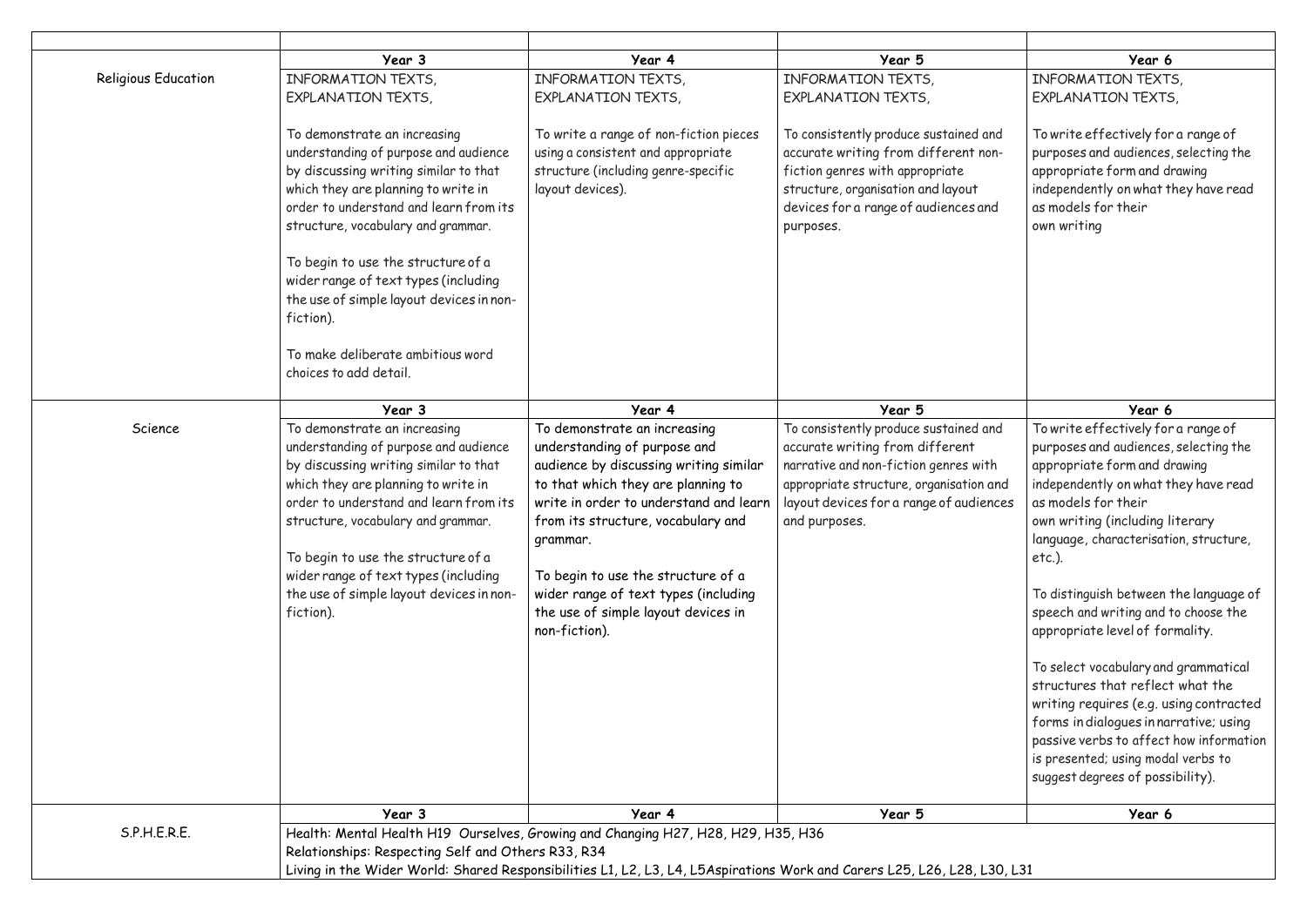| Year 3 Term 1 | Wk1                                                                      | Wk <sub>2</sub>                                | Wk <sub>3</sub>                         | Wk4                                                                        | Wk 5                                   | Wk6                                                                                                       | Wk7                                    | <b>Wk. 8</b>                                                                                                         |
|---------------|--------------------------------------------------------------------------|------------------------------------------------|-----------------------------------------|----------------------------------------------------------------------------|----------------------------------------|-----------------------------------------------------------------------------------------------------------|----------------------------------------|----------------------------------------------------------------------------------------------------------------------|
| Writing       | No English this week                                                     | Presentation and<br><b>Descriptive Writing</b> | Stories in familiar<br>settings         | Stories in familiar<br>settings                                            | Stories in familiar<br>settings        | Letters                                                                                                   | Letters                                | Colour Semantics<br>or<br>Humorous Poems                                                                             |
| Text          |                                                                          |                                                | The Huge Bag of<br>Worries /<br>Changes | The Huge Bag of<br>Worries / Once<br>Upon an Ordinary<br><b>School Day</b> | Once Upon an<br>Ordinary School Day    | <b>Stuck</b>                                                                                              | The Hueys in It<br>Wasn't Me           | At the end of the<br>school assembly /<br><b>Ghoul School</b><br>Rules / Where<br><b>Teachers Keep</b><br>Their Pets |
| Spelling      |                                                                          | Phonics                                        | <b>Common Exception</b><br>Words        | Year 3 and 4<br><b>Statutory Words</b>                                     | Days of the Week                       | 'ei' sound                                                                                                | Homophones                             | Prefixes and<br>Suffixes                                                                                             |
| Term 2        |                                                                          |                                                |                                         |                                                                            |                                        |                                                                                                           |                                        |                                                                                                                      |
| Writing       | <b>Humorous Poems</b>                                                    | <b>Creating Images</b>                         | <b>Descriptive Writing</b>              | <b>Descriptive Writing</b>                                                 | <b>Instructional</b><br>Writing        | <b>Instructional</b><br>Writing                                                                           | Instructional<br>Writing               |                                                                                                                      |
| Text          | We Lost our<br>Teacher to the Sea<br>/ A sea creature ate<br>our teacher | The First Drawing                              | Stone Age Boy                           | Stone Age Boy                                                              | How to Wash a<br><b>Woolly Mammoth</b> | How to Wash a<br><b>Woolly Mammoth</b>                                                                    | How to Wash a<br><b>Woolly Mammoth</b> |                                                                                                                      |
| Spelling      | Year 3 Statutory<br>words<br>Homophones                                  | Prefixes                                       | Prefixes<br>Year 3 Statutory<br>words   | Year 3 Statutory<br>words<br>'i' sound spelt 'y'                           | Proof reading                          | Year 3 Statutory<br>words<br>Words ending with<br>the 'g' sound spelt<br>'gue' / 'k' sound spelt<br>'que' |                                        |                                                                                                                      |
| Term 3        |                                                                          |                                                |                                         |                                                                            |                                        |                                                                                                           |                                        |                                                                                                                      |
| Writing       | Colour semantics                                                         | <b>Information Texts</b>                       | <b>Information Texts</b>                | <b>Information Texts</b>                                                   | Roman Myths                            | Roman Myths                                                                                               |                                        |                                                                                                                      |
| Text          | Smelting                                                                 | The Secrets of<br>Stonehenge                   | The Secrets of<br>Stonehenge            | The Secrets of<br>Stonehenge                                               | The Orchard Book<br>of Roman Myths     | The Orchard Book<br>of Roman Myths                                                                        |                                        |                                                                                                                      |
| Spelling      |                                                                          |                                                |                                         |                                                                            |                                        |                                                                                                           |                                        |                                                                                                                      |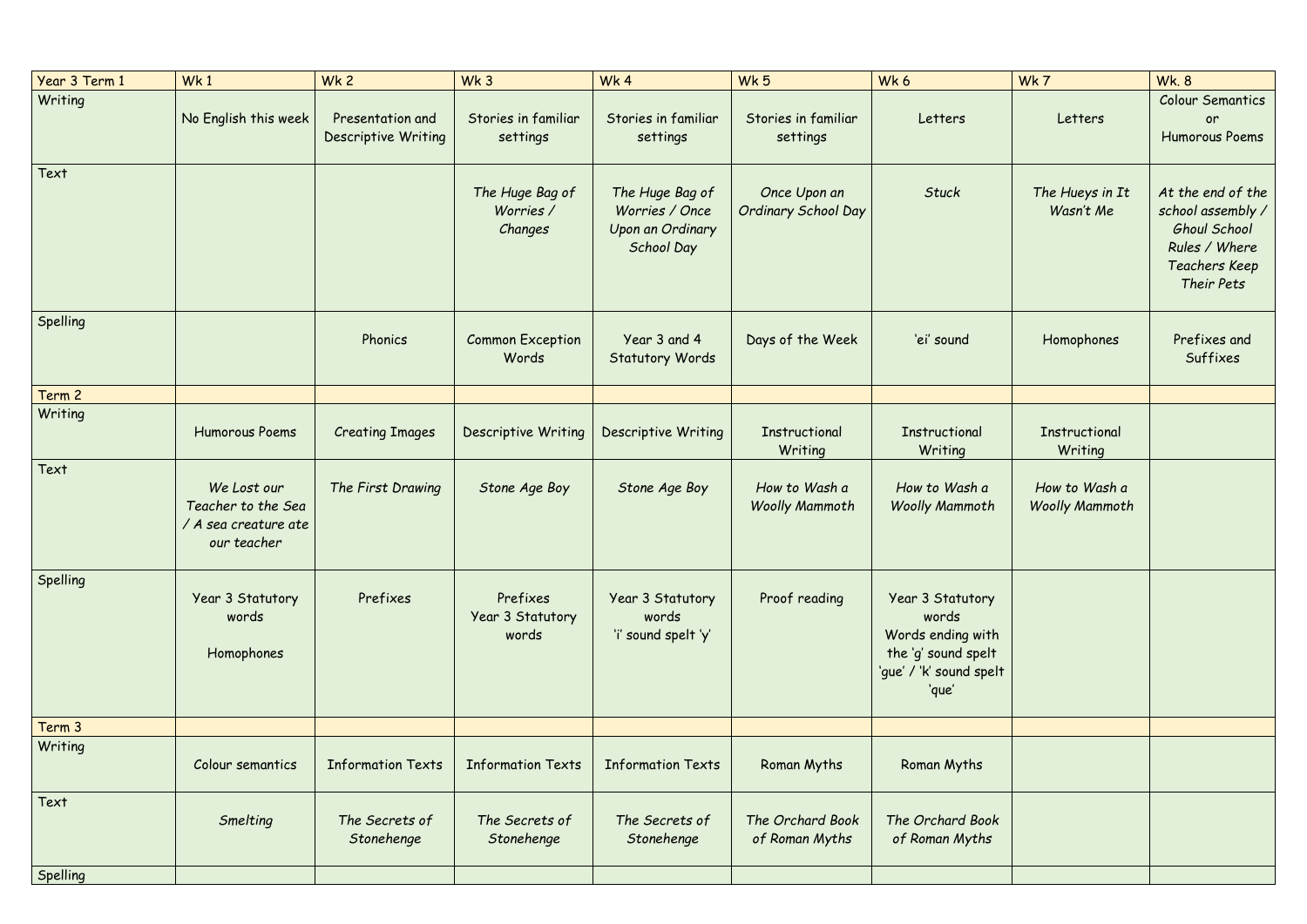|          | Suffixes                                                    | Prefixes                                                    | Year 3 Statutory<br>words                                                                      | Year 3 Statutory<br>words<br>'s' spelt 'ch' | 's' spelt 'ch'<br>Year 3 Statutory<br>words | Suffixes                                                              |  |
|----------|-------------------------------------------------------------|-------------------------------------------------------------|------------------------------------------------------------------------------------------------|---------------------------------------------|---------------------------------------------|-----------------------------------------------------------------------|--|
| Term 4   |                                                             |                                                             |                                                                                                |                                             |                                             |                                                                       |  |
| Writing  | Roman Myths                                                 | The Power of<br>Reading                                     | The Power of<br>Reading                                                                        | The Power of<br>Reading                     | <b>Instructional</b><br>Writing             | Instructional<br>Writing                                              |  |
| Text     | The Orchard Book<br>of Roman Myths                          | Escape from Pompeii                                         | <b>Escape from Pompeii</b>                                                                     | Escape from Pompeii                         | <b>Roman Roads</b>                          | Gladiators                                                            |  |
| Spelling | Strategies                                                  | Prefixes                                                    | Prefixes<br>Year 3 Statutory<br>words                                                          | Homophones                                  | Homophones<br>Proof reading                 | Year 3 Statutory<br>words<br>'s' spelt 'ch' / 'k'<br>sound spelt 'ch' |  |
| Term 5   |                                                             |                                                             |                                                                                                |                                             |                                             |                                                                       |  |
| Writing  | Instructional<br>Writing                                    | News Reports                                                | News Reports                                                                                   | News Reports                                | Persuasive Writing                          | Persuasive Writing                                                    |  |
| Text     | Gladiators                                                  | / The Roman Record                                          | Escape from Pompeii   Escape from Pompeii   Escape from Pompeii<br>$\sqrt{r}$ The Roman Record | / The Roman Record                          | The Promise / The<br>Journey                | The Promise / The<br>Journey                                          |  |
| Spelling | Suffixes                                                    | Suffixes                                                    | Year 3 Statutory<br>words                                                                      | 'i' sound                                   | 'i' sound<br>Year 3 Statutory<br>words      | Statutory words                                                       |  |
| Term 6   |                                                             |                                                             |                                                                                                |                                             |                                             |                                                                       |  |
| Writing  | Descriptive<br>Writing                                      | Descriptive<br>Writing                                      | Descriptive<br>Writing                                                                         | Descriptive<br>Writing                      | Journey Poems                               | Journey Poems                                                         |  |
| Text     | Little Red Riding<br>Hood / Into the<br>Forest / The Tunnel | Little Red Riding<br>Hood / Into the<br>Forest / The Tunnel | Into the Forest                                                                                | Into the Forest                             |                                             |                                                                       |  |
| Spelling |                                                             |                                                             |                                                                                                |                                             |                                             |                                                                       |  |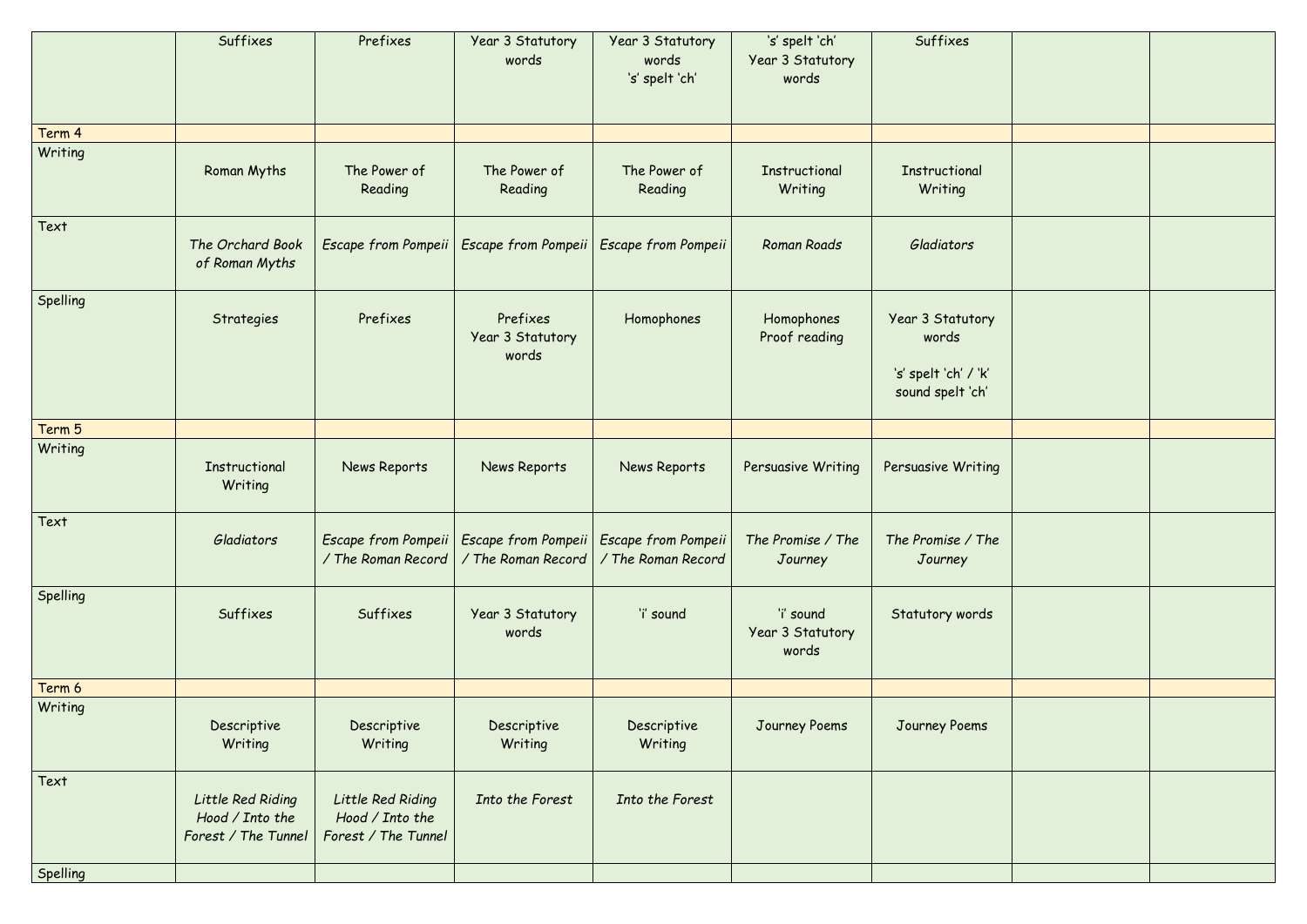|                 | Year 3 Statutory<br>words                                                                                                           | The '" sound spelt<br>'ou'                                                        | The '" sound spelt<br>'ou'<br>Year 3 Statutory<br>words                      | Homophones                                                       | Homophones<br>Proof reading<br>Year 3 Statutory<br>words                 | Year 3 Statutory<br>words                                                     |                                                           |                          |
|-----------------|-------------------------------------------------------------------------------------------------------------------------------------|-----------------------------------------------------------------------------------|------------------------------------------------------------------------------|------------------------------------------------------------------|--------------------------------------------------------------------------|-------------------------------------------------------------------------------|-----------------------------------------------------------|--------------------------|
|                 |                                                                                                                                     |                                                                                   |                                                                              |                                                                  |                                                                          |                                                                               |                                                           |                          |
| Year 4 Term 1   | Gorilla                                                                                                                             |                                                                                   |                                                                              |                                                                  |                                                                          |                                                                               |                                                           |                          |
| Text            | Voices in the Park<br>The girl who stole an elephant                                                                                | King Arthur and the Knights of the Round Table                                    |                                                                              |                                                                  |                                                                          |                                                                               |                                                           |                          |
| Writing         | Free Write                                                                                                                          | Voices in the Park                                                                | Voices in the Park                                                           | Voices in the Park                                               | Poetry                                                                   | Window                                                                        | <b>SPAG</b>                                               | Free Write               |
|                 |                                                                                                                                     | Prediction<br>Inference                                                           | <b>Descriptive Writing</b>                                                   | Story writing from<br>a different<br>perspective                 | Similes                                                                  | Retelling                                                                     | Nouns<br>Adjectives<br>Verbs<br><b>Fronted Adverbials</b> |                          |
| <b>Spelling</b> | <b>Spelling Test</b><br><b>CEW</b><br>Yr <sub>2</sub>                                                                               | <b>Spelling Test</b><br>Yr 3&4                                                    | <b>CEW</b> revision                                                          | Adding the prefix<br>'in'                                        | Adding the prefix<br>'im'                                                | Adding the prefix 'il'                                                        | shuhn sound, spelt<br>with 'ssion'                        | <b>Statuary Revision</b> |
| Term 2          |                                                                                                                                     |                                                                                   |                                                                              |                                                                  |                                                                          |                                                                               |                                                           |                          |
| Writing         | Letter writing as<br>Emperor Honorius                                                                                               | Core: Introduction<br>to setting,<br>characters and style<br>of Arthurian stories | SPAG: Nouns or<br>pronouns for clarity<br>and cohesion;<br>retelling legends | <b>SPAG: Punctuating</b><br>dialogue; role play<br>and retelling | Comprehension:<br>Explore characters,<br>plot and language of<br>legends | Composition: Write<br>a quest story in the<br>style of an<br>Arthurian Legend |                                                           |                          |
|                 | Write up and edit                                                                                                                   | Using extended<br>sentences to write a<br>new paragraph                           | Writing a first<br>person recount of a<br>new Arthurian story                | Adding action and<br>description to<br>dialogue                  |                                                                          |                                                                               |                                                           |                          |
| <b>Spelling</b> | Pencil case spelling<br>word revision                                                                                               | Prefixes in, il, im, ir                                                           | <b>Statutory Words</b>                                                       | Revise ei, eigh, ey,<br>ch, ou                                   |                                                                          |                                                                               |                                                           |                          |
| Term 3          |                                                                                                                                     |                                                                                   |                                                                              |                                                                  |                                                                          |                                                                               |                                                           |                          |
| Text $3 + 4$    | Newspaper report - Viking invasion<br>News report - Water Buffalo Days<br>Beowolf<br>How to Train your Dragon<br>Water Buffalo Days |                                                                                   |                                                                              |                                                                  |                                                                          |                                                                               |                                                           |                          |
| Writing         | Apostrophes &<br>Determiners                                                                                                        | Pronouns                                                                          | <b>Editing and</b><br>improving                                              |                                                                  |                                                                          |                                                                               |                                                           |                          |
| Spelling        |                                                                                                                                     |                                                                                   |                                                                              |                                                                  |                                                                          |                                                                               |                                                           |                          |
| Term 4          |                                                                                                                                     |                                                                                   |                                                                              |                                                                  |                                                                          |                                                                               |                                                           |                          |
| Writing         | Poetry - Haiku,<br>acrostic, simile,<br>conversational                                                                              | Grammar- pronouns<br>and determiners                                              | Gorilla - Assessment<br>week                                                 | Background study on<br>Vietnam, dialogue<br>and speech and       | Newspaper reports                                                        | Writing own chapter                                                           |                                                           |                          |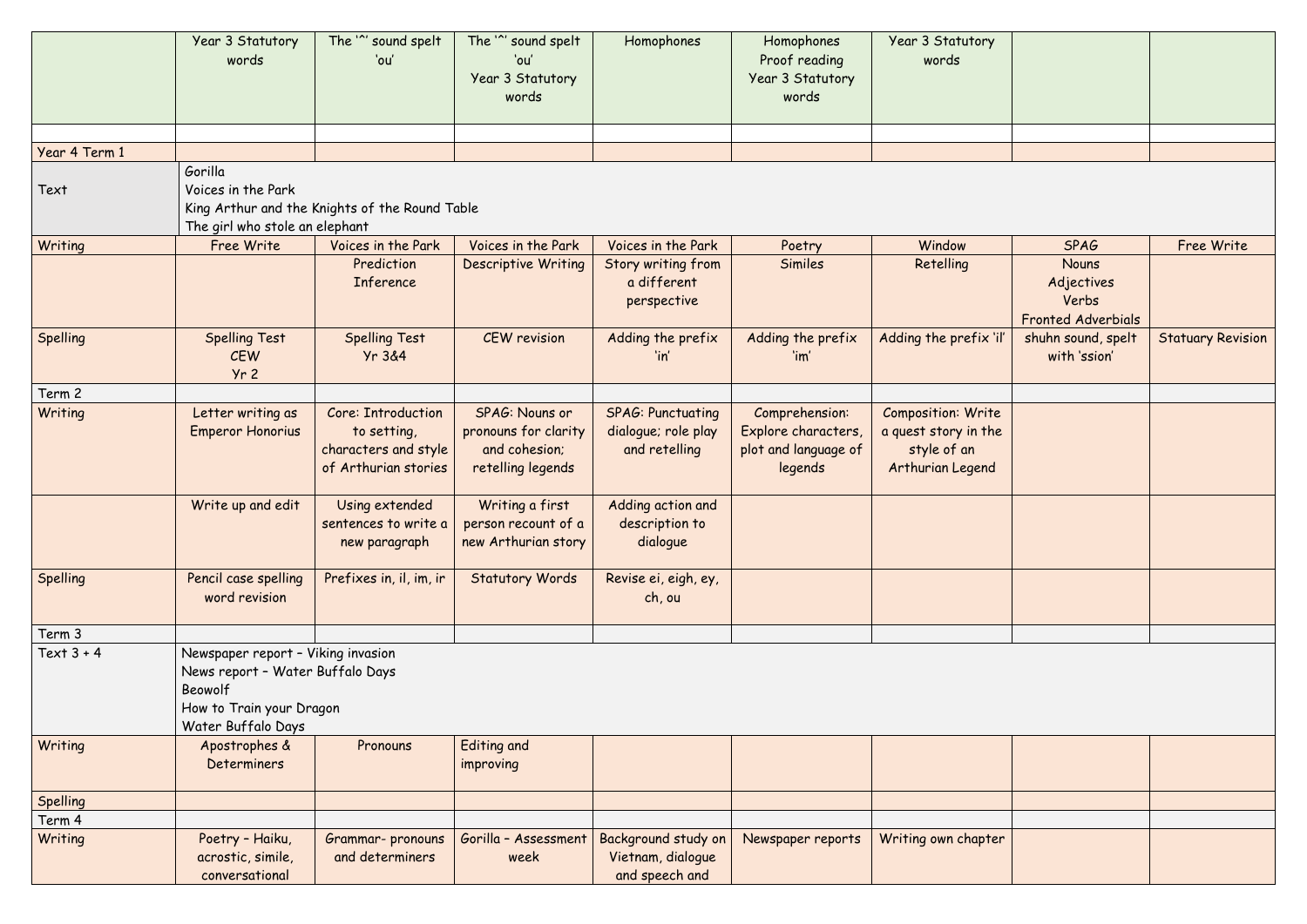|               |                                                                                    |                                                                                                                  |                                                  | character trait                   |                                  |                                                                                 |                                       |                                                     |
|---------------|------------------------------------------------------------------------------------|------------------------------------------------------------------------------------------------------------------|--------------------------------------------------|-----------------------------------|----------------------------------|---------------------------------------------------------------------------------|---------------------------------------|-----------------------------------------------------|
|               |                                                                                    |                                                                                                                  |                                                  | features                          |                                  |                                                                                 |                                       |                                                     |
|               |                                                                                    |                                                                                                                  |                                                  |                                   |                                  |                                                                                 |                                       |                                                     |
| Spelling      |                                                                                    |                                                                                                                  |                                                  |                                   |                                  |                                                                                 |                                       |                                                     |
| Term 5        |                                                                                    |                                                                                                                  |                                                  |                                   |                                  |                                                                                 |                                       |                                                     |
| Text          | The battle of Hastings                                                             |                                                                                                                  |                                                  |                                   |                                  |                                                                                 |                                       |                                                     |
| Writing       | Fronted adverbials<br>Recount                                                      | Conjunctions                                                                                                     | Descriptive devices                              | Retelling                         | Reading<br>comprehension         | Similes, metaphors<br>and alliteration                                          |                                       |                                                     |
| Spelling      |                                                                                    |                                                                                                                  |                                                  |                                   |                                  |                                                                                 |                                       |                                                     |
| Term 6        |                                                                                    |                                                                                                                  |                                                  |                                   |                                  |                                                                                 |                                       |                                                     |
| Text          | Kensuke Kingdom                                                                    |                                                                                                                  |                                                  |                                   |                                  |                                                                                 |                                       |                                                     |
| Writing       | Diary entry                                                                        | Plan and write<br>Alternative ending<br>$\mathsf{to}$<br>Kensuke's Kingdom                                       |                                                  |                                   |                                  |                                                                                 |                                       |                                                     |
| Spelling      |                                                                                    |                                                                                                                  |                                                  |                                   |                                  |                                                                                 |                                       |                                                     |
|               |                                                                                    |                                                                                                                  |                                                  |                                   |                                  |                                                                                 |                                       |                                                     |
| Year 5 Term 1 |                                                                                    |                                                                                                                  |                                                  |                                   |                                  |                                                                                 |                                       |                                                     |
| Text          | The Journey to the River Sea                                                       |                                                                                                                  |                                                  |                                   |                                  |                                                                                 |                                       |                                                     |
| Writing       | Writing from a<br>picture - 'free<br>write',<br>Taking notes about a<br>book       | Writing a postcard<br>from Maia to her<br>friends                                                                | Diary entry                                      | Diary entry,<br>Word classes      | Description of a<br>jungle scene | Direct speech<br>sentences, relative<br>clauses, sentences<br>using modal verbs | Making predictions,<br>wanted poster, | Relative clause<br>sentences, Making<br>predictions |
| Spelling      |                                                                                    |                                                                                                                  |                                                  |                                   |                                  |                                                                                 |                                       |                                                     |
| Term 2        |                                                                                    |                                                                                                                  |                                                  |                                   |                                  |                                                                                 |                                       |                                                     |
| Writing       | Sentences showing<br>inference, Making<br>predictions,<br>Character<br>description | Expanded noun<br>phrases including<br>prepositional<br>phrases, Sentences<br>showing different<br>uses of commas | Synonyms for said,<br>Description of<br>Westwood | Own poem in style<br>of 'The Owl' | Persuasive Writing               | Writing from a<br>picture - 'free write'                                        |                                       |                                                     |
| Spelling      | Words containing<br>the letter string<br>'ough'                                    | Year 5/6 statutory<br>words                                                                                      | Word ending in '-<br>able' / 'ible'              | Homophones                        | Prefixes 'co' and 're'           | Year 5/6 statutory<br>words                                                     |                                       |                                                     |
| Term 3        |                                                                                    |                                                                                                                  |                                                  |                                   |                                  |                                                                                 |                                       |                                                     |
| Text          | Greek Myths<br><b>Baucis and Philemon</b><br>It's All Greek To Me                  |                                                                                                                  |                                                  |                                   |                                  |                                                                                 |                                       |                                                     |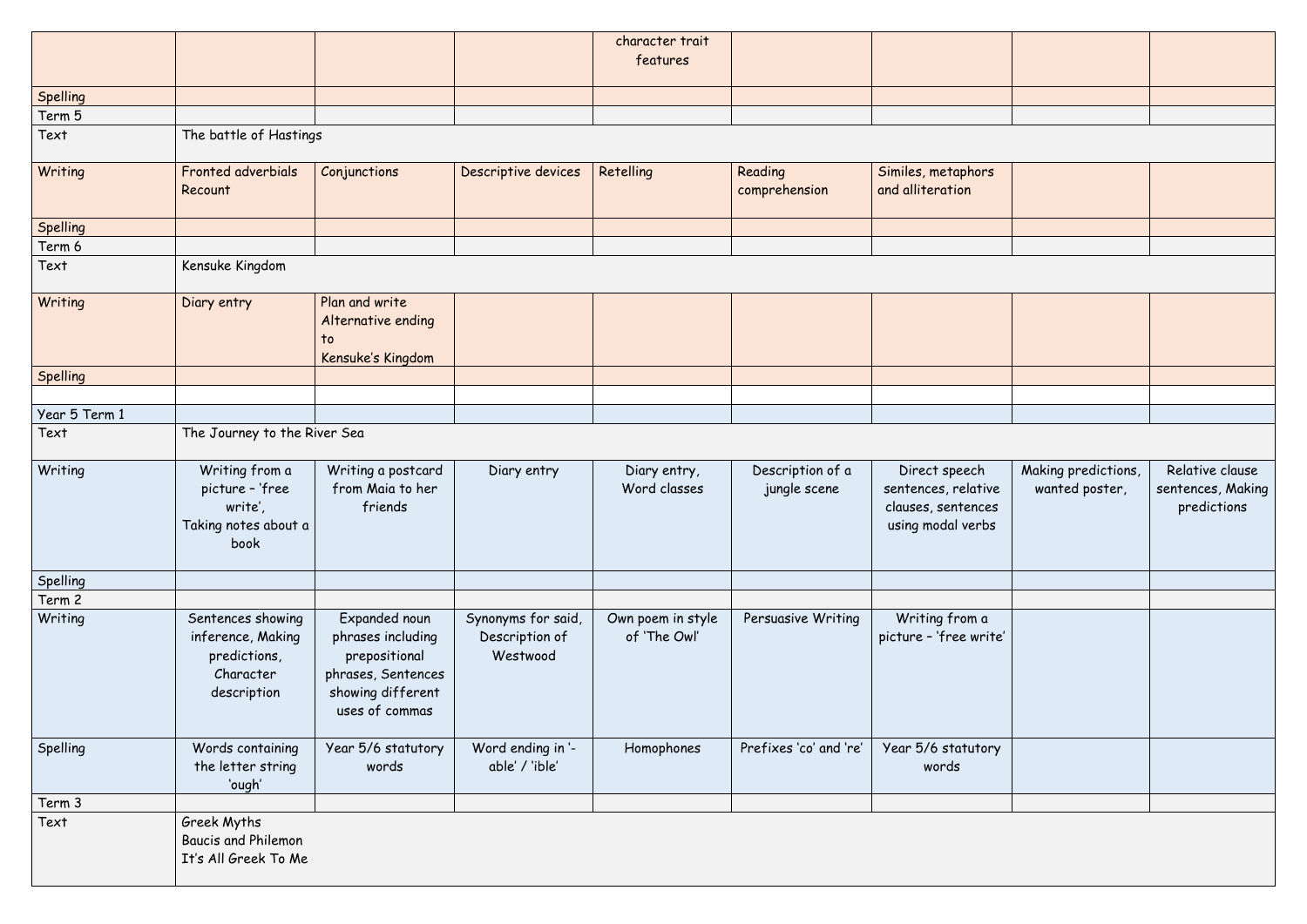| Writing       | Greek God or<br>Goddess Fact file                                                                             | Character<br>Descriptions                    | Retelling the story                            | <b>Conversation writing</b>                                         | Speech writing:<br>Argument for whose<br>fault the tragedy<br>was | Own poetry using<br>Greek poetry as<br>inspiration |                                                    |                                                        |
|---------------|---------------------------------------------------------------------------------------------------------------|----------------------------------------------|------------------------------------------------|---------------------------------------------------------------------|-------------------------------------------------------------------|----------------------------------------------------|----------------------------------------------------|--------------------------------------------------------|
| Spelling      | Words containing<br>the letter string 'ie'                                                                    | Year 5/6 statutory<br>words                  | Words containing<br>the letter string<br>'cei' | Homophones                                                          | Year 5/6 statutory<br>words                                       | Revision                                           |                                                    |                                                        |
| Term 4        |                                                                                                               |                                              |                                                |                                                                     |                                                                   |                                                    |                                                    |                                                        |
| Text          |                                                                                                               |                                              |                                                |                                                                     |                                                                   |                                                    |                                                    |                                                        |
| Writing       | Writing a scene                                                                                               | Character<br>descriptions                    | Retelling story                                | Writing a scene                                                     | Conversation writing                                              | Writing own<br>narrative in the<br>style of a myth | Own poetry using<br>Greek poetry as<br>inspiration | Play review<br>(of our play 'It's<br>All Greek To Me') |
| Spelling      | Year 5/6 statutory<br>words                                                                                   | Words containing<br>the letter string 'ei'   | Homophones                                     | Year 5/6 statutory<br>words                                         | Words containing<br>the letter string<br>'ous'                    | Revision                                           |                                                    |                                                        |
| Term 5        |                                                                                                               |                                              |                                                |                                                                     |                                                                   |                                                    |                                                    |                                                        |
| Text          | The Island<br>The Bravest Flute<br>Toki<br>Ning Nang Nong<br>Jabberwocky<br>The Highwayman                    |                                              |                                                |                                                                     |                                                                   |                                                    |                                                    |                                                        |
| Writing       | Historical recount                                                                                            |                                              |                                                |                                                                     |                                                                   |                                                    |                                                    |                                                        |
| Spelling      | Words containing<br>silent letters                                                                            | Year 5/6 statutory<br>words                  | Homophones                                     | Words with<br>'-ant' and '-ent'<br>endings                          | Year 5/6 statutory<br>words                                       | Revision                                           | Revision                                           | Revision                                               |
| Term 6        |                                                                                                               |                                              |                                                |                                                                     |                                                                   |                                                    |                                                    |                                                        |
| Writing       | Poetry                                                                                                        |                                              |                                                |                                                                     |                                                                   |                                                    |                                                    |                                                        |
| Spelling      | Year 5/6 statutory<br>words                                                                                   | Year 5/6 statutory<br>words                  | Year 5/6 statutory<br>words                    | Year 5/6 statutory<br>words                                         | Year 5/6 statutory<br>words                                       | Year 5/6 statutory<br>words                        | Revision                                           | Revision                                               |
| Year 6 Term 1 |                                                                                                               |                                              |                                                |                                                                     |                                                                   |                                                    |                                                    |                                                        |
| Texts 1       | Lion and Unicorn by Shirley Hughes<br>Little Ships of Dunkirk by Louise Borden<br>Carrie's War by Nina Bawden |                                              |                                                |                                                                     |                                                                   |                                                    |                                                    |                                                        |
| Writing       | Presentation/word<br>classes                                                                                  | What is meant by<br>The Lion and<br>Unicorn? | Planning and writing<br>a letter.              | How to use a<br>relative clause in<br>context within a<br>sentence. | How do we describe<br>emotions when<br>writing?                   | How do I write a<br>diary account?                 | What is meant by<br>Carrie's War?                  |                                                        |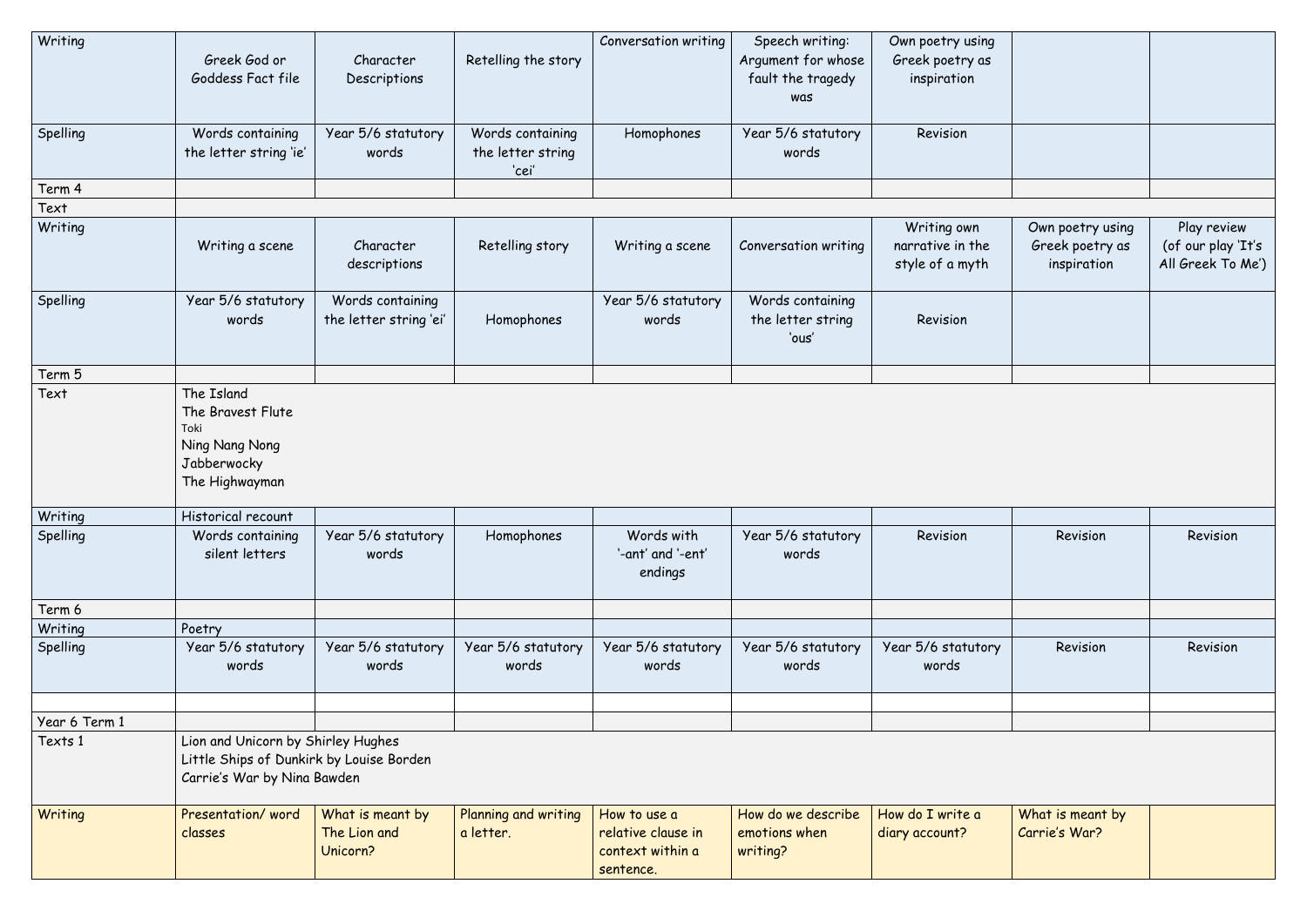| Spelling<br>Term 2<br>Text | Statutory words<br>Once by Maurice Glietzman<br>Boy in the Striped Pyjamas by John Boyne<br>Friend or Foe by Michael Morpurgo                             | Writing from a point<br>of view.<br>Direct speech.<br>-ible/able<br>Letters from the Lighthouse by Emma Carroll   | How do I describe a<br>setting?<br>Suffixes - following<br>fer                                                                                                                                                                                    | What is<br>Personification?<br><b>Statutory words</b>                                             | How do we recognise<br>emotions in a<br>narrative?<br><b>What is Historical</b><br>fiction?<br>Homophones | What would it be<br>like to be on the<br>beaches of Dunkirk?<br>-cious/tious                  | How do I write a<br>successful recount?<br><b>Statutory words</b> |  |
|----------------------------|-----------------------------------------------------------------------------------------------------------------------------------------------------------|-------------------------------------------------------------------------------------------------------------------|---------------------------------------------------------------------------------------------------------------------------------------------------------------------------------------------------------------------------------------------------|---------------------------------------------------------------------------------------------------|-----------------------------------------------------------------------------------------------------------|-----------------------------------------------------------------------------------------------|-------------------------------------------------------------------|--|
| Writing                    | Who is the<br>protagonist in a<br>story?<br>How do we use<br>evidence to describe<br>a character?<br>What is a summary?<br>How do I vary my<br>sentences? | What do we include<br>in a letter?<br>How do you convey<br>emotions in a letter?<br>How do I edit and<br>improve? | How do you evoke<br>the feeling of<br>setting using<br>description?<br>How do I find out<br>the meaning of an<br>unknown word?<br>Are all characters<br>of our historical<br>fiction the same?<br>How can I<br>effectively plan a<br>book review? | What pronoun would<br>I choose for a<br>biography?<br>What are the<br>features of a<br>biography? | Reading<br>comprehension                                                                                  | What are the<br>features of Poetry?                                                           |                                                                   |  |
| Spelling                   | Assessment                                                                                                                                                | Ible/able                                                                                                         | Suffixes after fer                                                                                                                                                                                                                                | <b>SATS</b> practice                                                                              | Homophones ce/se                                                                                          | <b>Statutory words</b>                                                                        |                                                                   |  |
| Term 3                     |                                                                                                                                                           |                                                                                                                   |                                                                                                                                                                                                                                                   |                                                                                                   |                                                                                                           |                                                                                               |                                                                   |  |
| Text $3 + 4$               | The Arrival Eric Tan<br>The Tempest by William Shakespeare<br>The Lighthouse<br>Kraken - Greek myth<br>Shackleton's Journey by William Grill              |                                                                                                                   |                                                                                                                                                                                                                                                   |                                                                                                   |                                                                                                           |                                                                                               |                                                                   |  |
| Writing                    | How do you start<br>sentences in<br>different ways?                                                                                                       | How can I enhance<br>the meaning of my<br>writing?                                                                | How do we capture<br>the attention of the<br>reader?                                                                                                                                                                                              | <b>Reading assessment</b><br>week                                                                 | To able to write a<br>diary account.                                                                      | Identify and discuss<br>themes and<br>convention in and<br>across a wide range<br>of writing. |                                                                   |  |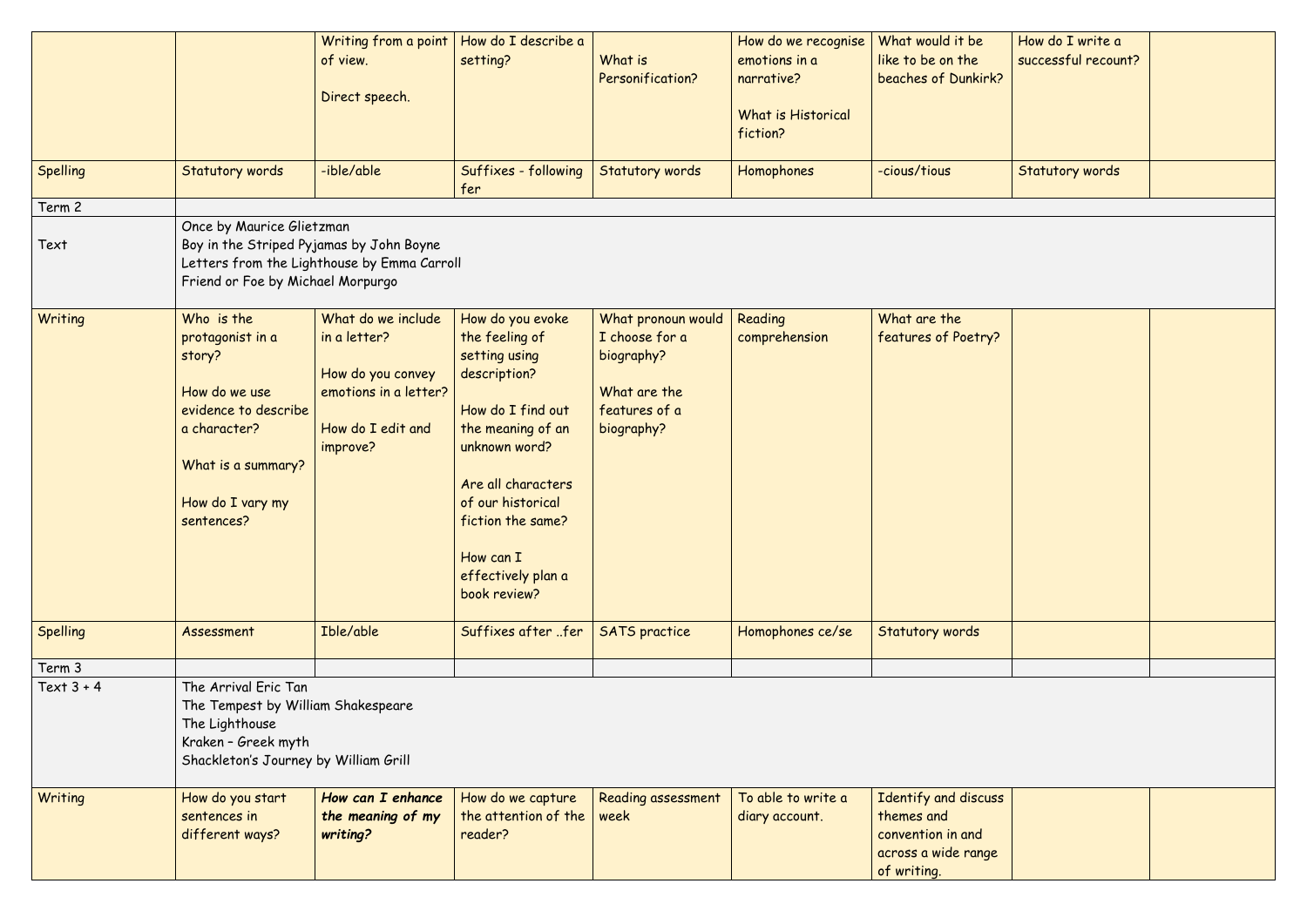|                 | How do authors use<br>language to compare<br>and develop<br>characters?                                              | How to distinguish<br>between the<br>language of speech<br>and writing and<br>choosing the<br>appropriate register                      | Add appropriate<br>clauses<br>Separate clauses<br>with commas<br>Use expanded noun<br>phrases<br>Use semi colons,<br>colons or dashes   |                                                    |                                                                                                                                                                                                                          | Make comparison in<br>and across books |  |  |
|-----------------|----------------------------------------------------------------------------------------------------------------------|-----------------------------------------------------------------------------------------------------------------------------------------|-----------------------------------------------------------------------------------------------------------------------------------------|----------------------------------------------------|--------------------------------------------------------------------------------------------------------------------------------------------------------------------------------------------------------------------------|----------------------------------------|--|--|
|                 | The Tempest                                                                                                          |                                                                                                                                         | The Kraken                                                                                                                              |                                                    | <b>Shackleton's Diary</b>                                                                                                                                                                                                |                                        |  |  |
| Spelling        | Words ending<br>tious/cious                                                                                          | <b>Statutory words</b>                                                                                                                  | Words endingough                                                                                                                        | statutory                                          | Words<br>endingtial/cial                                                                                                                                                                                                 | Statutory words                        |  |  |
| Term 4          | Swimming Against The Storm by Jess Butterworth                                                                       |                                                                                                                                         |                                                                                                                                         |                                                    |                                                                                                                                                                                                                          |                                        |  |  |
| Writing         | How do we add<br>detail to language?<br>Describe settings,<br>characters and<br>atmosphere<br>The lighthouse         | How do we write a<br>descriptive<br>narrative<br>To identify how<br>language, structure<br>and presentation<br>contribute to<br>meaning | To plan questions<br>for an interview<br>To recognise<br>reported speech<br>To turn reported<br>speech into direct<br>speech<br>Titanic | What are the<br>features of a<br>newspaper article | What does<br>'Swimming Against<br>the Storm' mean?<br>Are we swimming<br>against any storms?<br>Identify and discuss<br>themes and<br>convention in and<br>across a wide range<br>of writing.<br><b>Swimming Against</b> |                                        |  |  |
|                 |                                                                                                                      |                                                                                                                                         |                                                                                                                                         |                                                    | The Storm by Jess<br>Butterworth                                                                                                                                                                                         |                                        |  |  |
| <b>Spelling</b> | <b>Statutory words</b>                                                                                               | Homophones eg<br>desert/dessert                                                                                                         | Homophones                                                                                                                              | Generating words<br>from prefixes                  | <b>Statutory words</b>                                                                                                                                                                                                   | <b>SATS</b> revision                   |  |  |
| Term 5          | Is it ever right to take things that don't belong to you?<br>Egyptians                                               |                                                                                                                                         |                                                                                                                                         |                                                    |                                                                                                                                                                                                                          |                                        |  |  |
| Writing         | <b>SATS Revision</b>                                                                                                 | <b>SATS Revision</b>                                                                                                                    | <b>SATS</b>                                                                                                                             | Egyptian topic books                               | Newspaper reports                                                                                                                                                                                                        |                                        |  |  |
| Spelling        | No Non-sense spellings Block 3 Summer<br>Statutory -ant - ance - ancy<br>Root words -ent - ence - ency<br>homophones |                                                                                                                                         |                                                                                                                                         |                                                    |                                                                                                                                                                                                                          |                                        |  |  |
| Term 6          | Is it ever right to take things that don't belong to you?<br>Egyptians                                               |                                                                                                                                         |                                                                                                                                         |                                                    |                                                                                                                                                                                                                          |                                        |  |  |